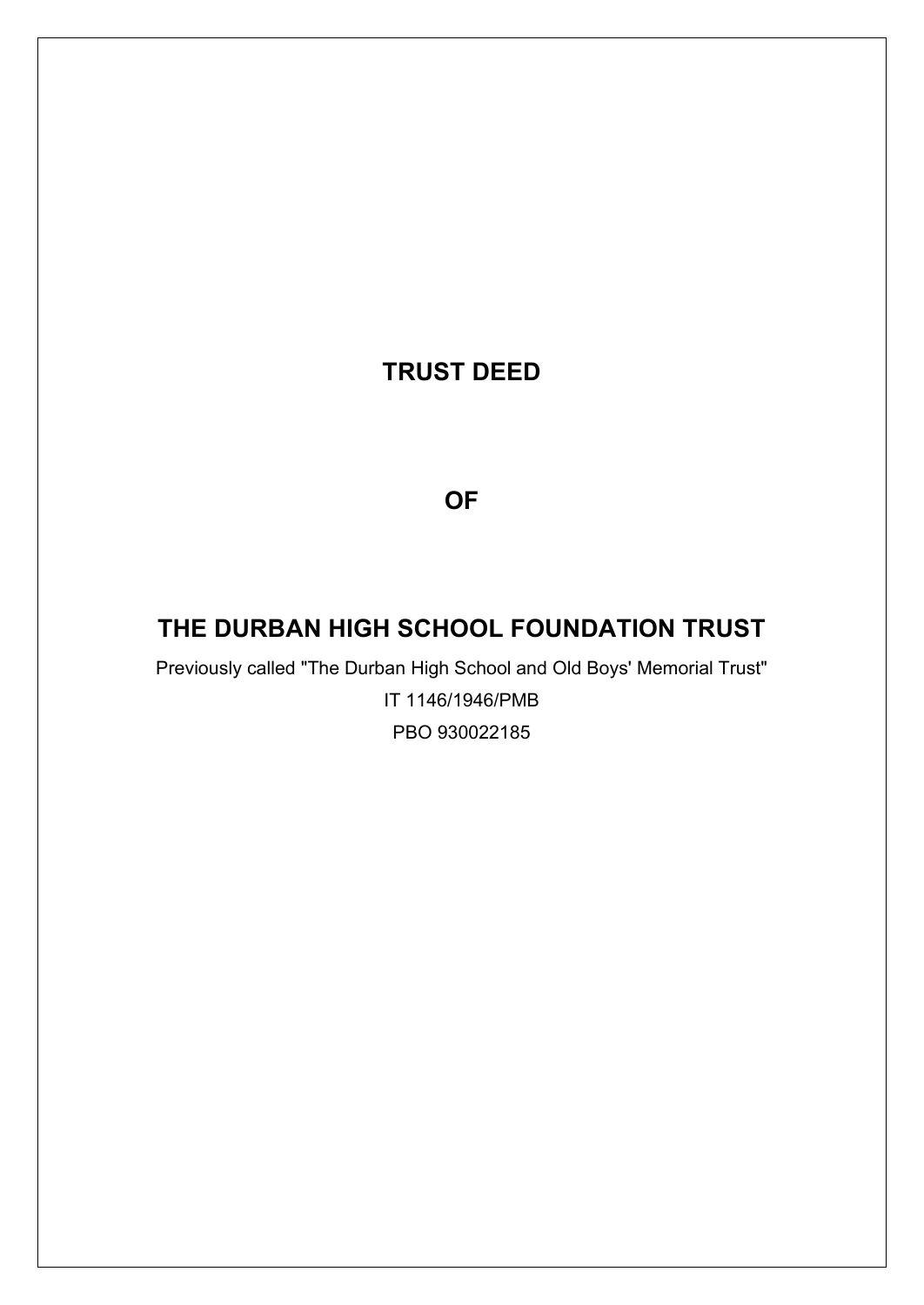# **DEED OF VARIATION (2020)**

in respect of

### **THE DURBAN HIGH SCHOOL FOUNDATION TRUST**

Previously called "The Durban High School and Old Boys' Memorial Trust" Master's reference number: IT 1146/1946/PMB SARS reference number: PBO 930022185

by

## **SIZWE MELUSI ALI NXEDLANA**

### **(ID NO. 811205 5486 083)**

### **DAMIAN JAMES ROBERT JUDGE**

**(ID NO. 830728 5061 082)**

**LANCE BRENDAN CORBETT**

**(ID NO. 680902 5082 080)**

**FAISAL ISMAIL SULIMAN**

**(ID NO. 671126 5025 086);**

**LINDA ZONDI**

**(ID NO. 760424 5409 083);** 

# **DON BASILDON ALLAWAY**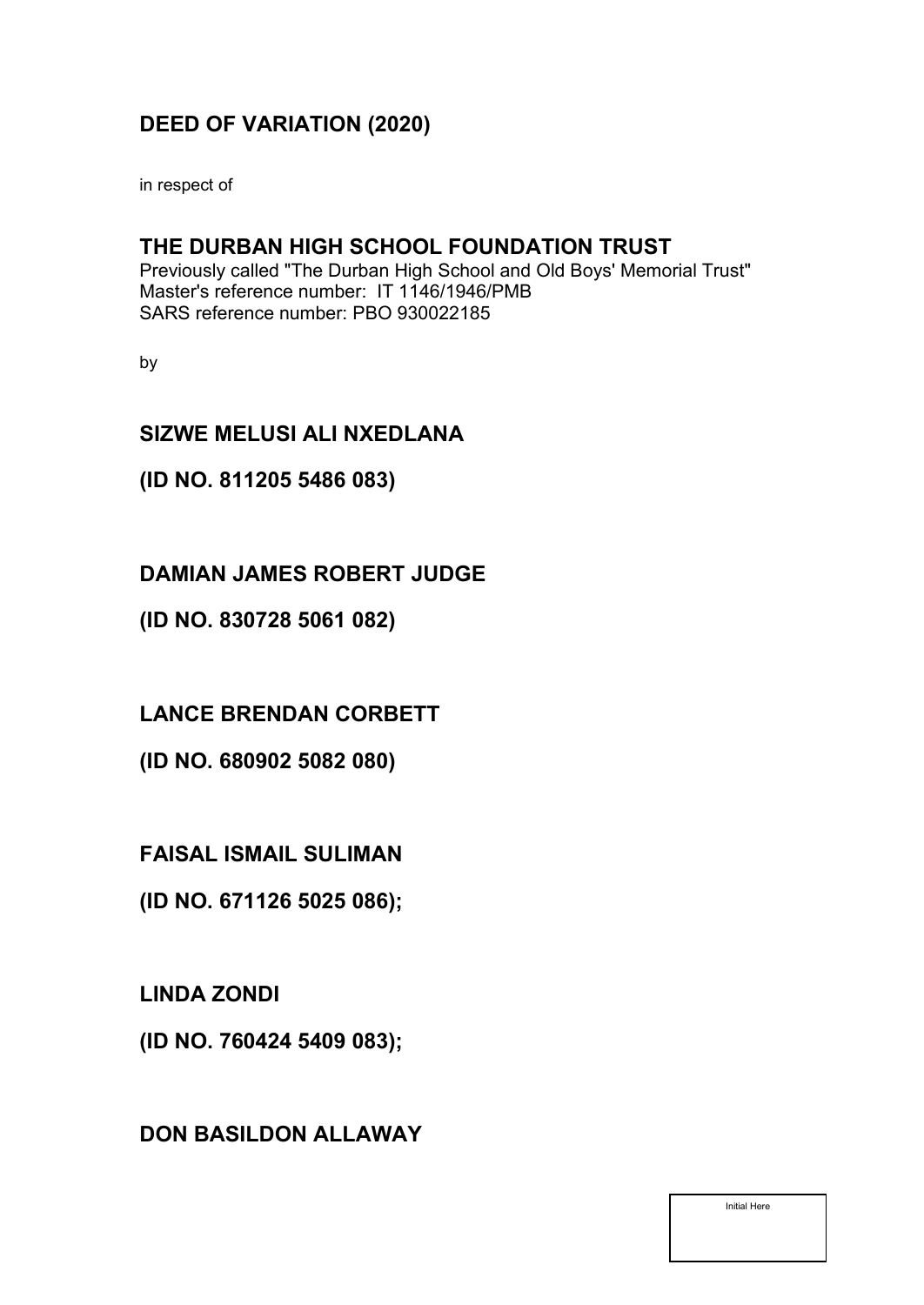# **(ID NO. 470122 5039 089)**

(collectively "the Trustees")

#### <span id="page-2-0"></span>1. **INTRODUCTION**

- 1.1 The Durban High School and Old Boys Memorial Trust ("the Trust") was constituted by written deed executed on 20 June 1946 ("the 1946 Trust Deed").
- 1.2 The 1946 Trust Deed was varied by Deeds of Amendment executed on 26 November 1976, 30 March 1983, 24 November 1992, 14 March 1996 and on or about 24 April 1996.
- 1.3 The 1946 Trust Deed, as amended, was substituted in its entirety with a new trust deed last signed on 14 November 2012 ("the 2012 Trust Deed").
- 1.4 The 2012 Trust Deed was amended by Deeds of Variation last signed on 22 April 2013 and 26 August 2013 and was replaced and further amended by a Deed of Variation last signed on 10 July 2015, in terms of which the 2013 amendments together with additional changes were consolidated in the replacement Deed of Trust ("the 2015 Trust Deed") annexed to the 2015 Deed of Variation;
- 1.5 The Trustees have now resolved to amend the 2015 Trust Deed in certain respects and this Deed of Variation provides for such amendments.

#### <span id="page-2-1"></span>2. **AMENDMENT**

- 2.1 In terms of clause 23.2 of the 2015 Trust Deed, as amended, the Trustees hereby unanimously waive the requirement of notice to be given to them.
- 2.2 The Trustees hereby confirm that a copy of this proposed amendment has been lodged with the School's governing body, and, once this Deed of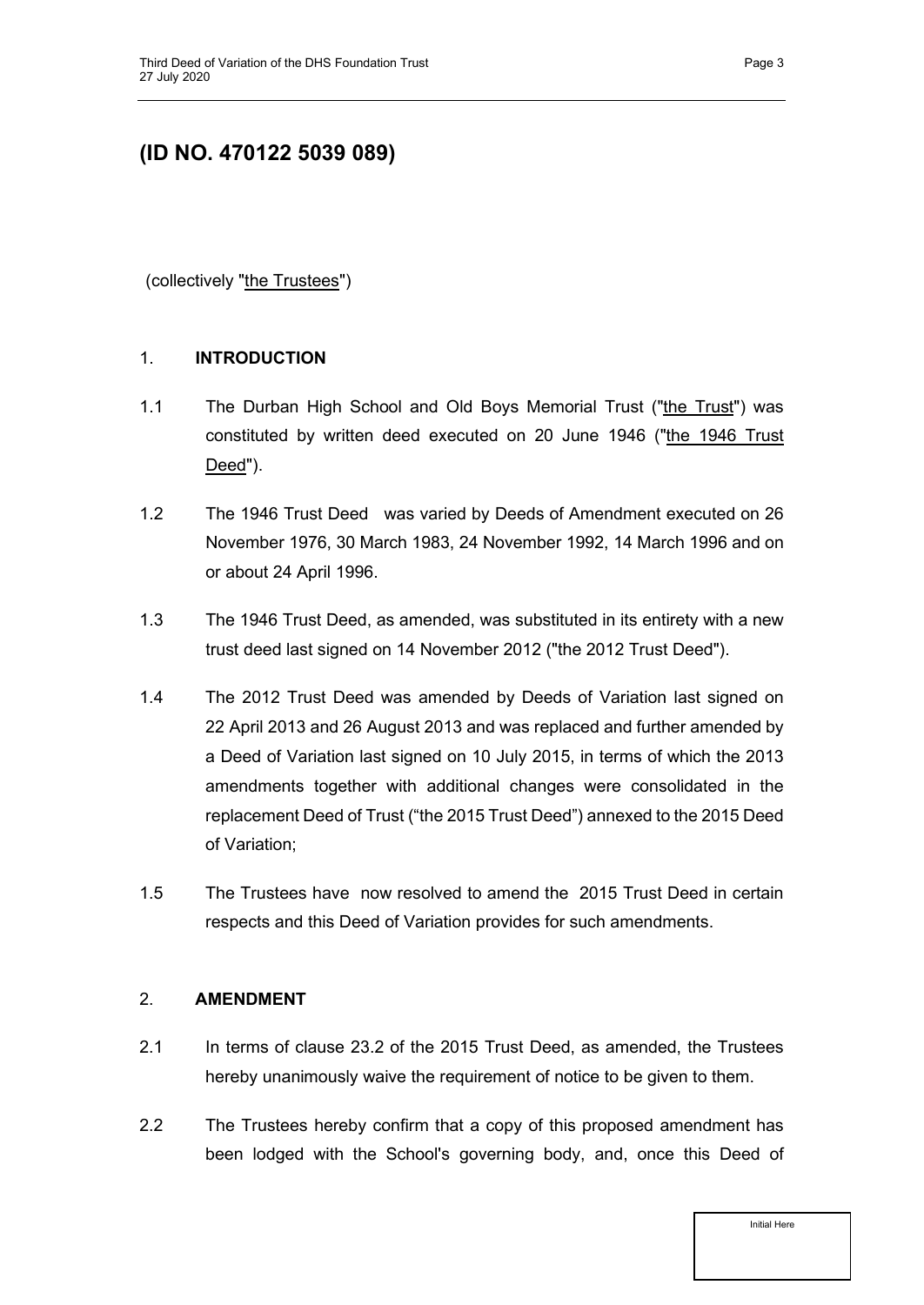Variation has been concluded, a copy of it will be submitted to the South African Revenue Service as required in terms of clause 23.3 of the 2015 Trust Deed.

2.3 The Trustees hereby unanimously agree to amend the 2015 Trust Deed, as amended, by replacing the Trust Deed in its entirety with annexure "A".

#### <span id="page-3-0"></span>3. **GENERAL**

- 3.1 This Deed of Variation may be signed by the parties in any number of counterparts, each of which will be deemed to be an original, but all of which will together constitute one and the same deed of amendment.
- 3.2 This Deed of Variation will be effective as from the date upon which the last signing of the parties hereto signs this deed.

#### 4. **SIGNATURES**

| 4.1 | SIGNED at | this | day of | 2020 |
|-----|-----------|------|--------|------|
|-----|-----------|------|--------|------|

### **SIZWE MELUSI ALI NXEDLANA**

4.2 SIGNED at \_\_\_\_\_\_\_\_ this \_\_\_\_\_\_\_ day of \_\_\_\_\_\_\_\_\_ 2020

#### **DAMIAN JAMES ROBERT JUDGE**

4.3 SIGNED at \_\_\_\_\_\_\_\_ this \_\_\_\_\_\_\_ day of \_\_\_\_\_\_\_\_\_\_\_ 2020

#### **LANCE BRENDAN CORBETT**

| Initial Here |
|--------------|
|              |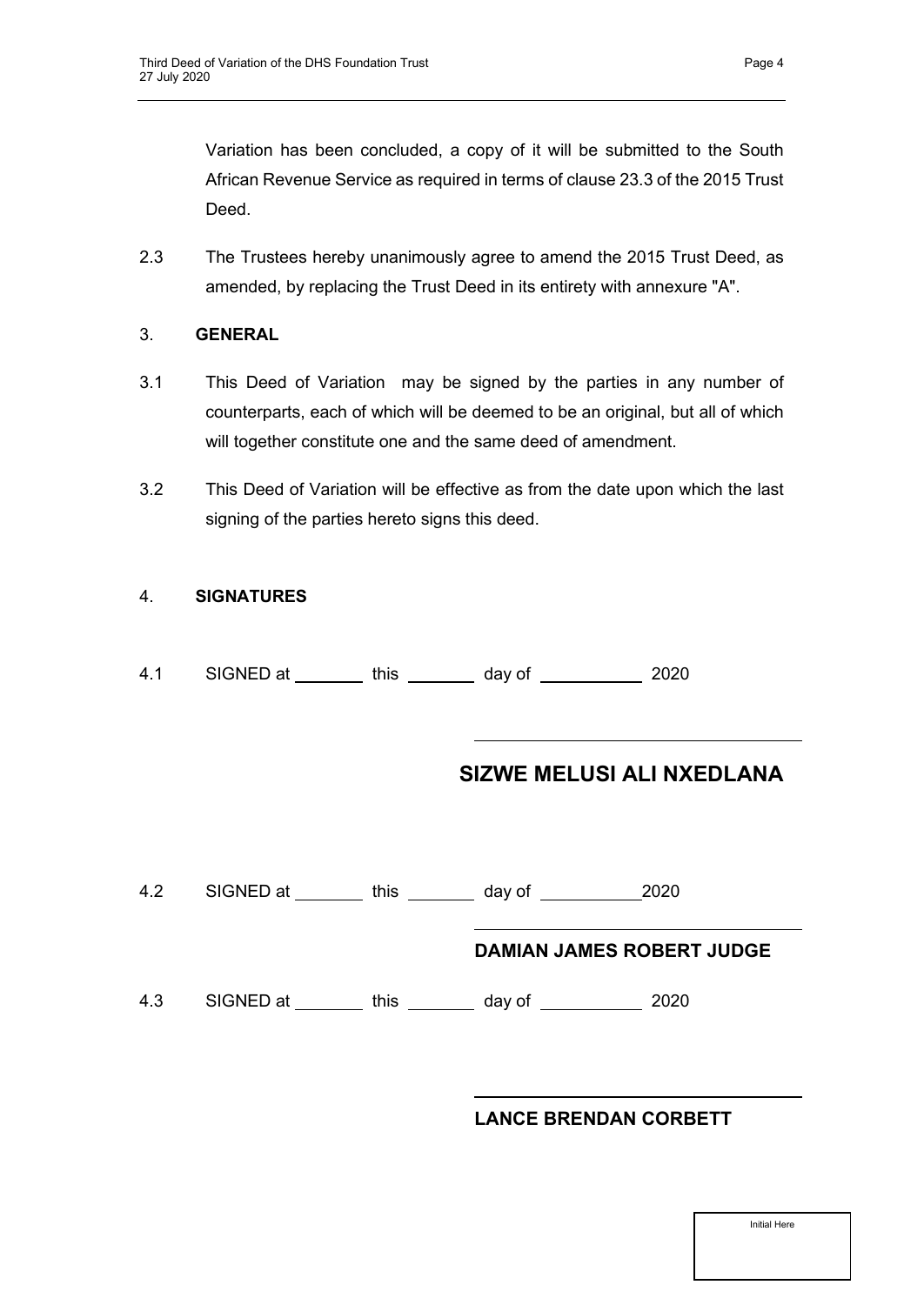|  | 4.4 SIGNED at ________ this ________ day of ____________ 2020 |      |
|--|---------------------------------------------------------------|------|
|  | <b>FAISAL ISMAIL SULIMAN</b>                                  |      |
|  | 4.5 SIGNED at ________ this ________ day of ____________ 2020 |      |
|  | <b>LINDA ZONDI</b>                                            |      |
|  | 4.6 SIGNED at ________ this ________ day of __________        | 2020 |

### **DON BASILDON ALLAWAY**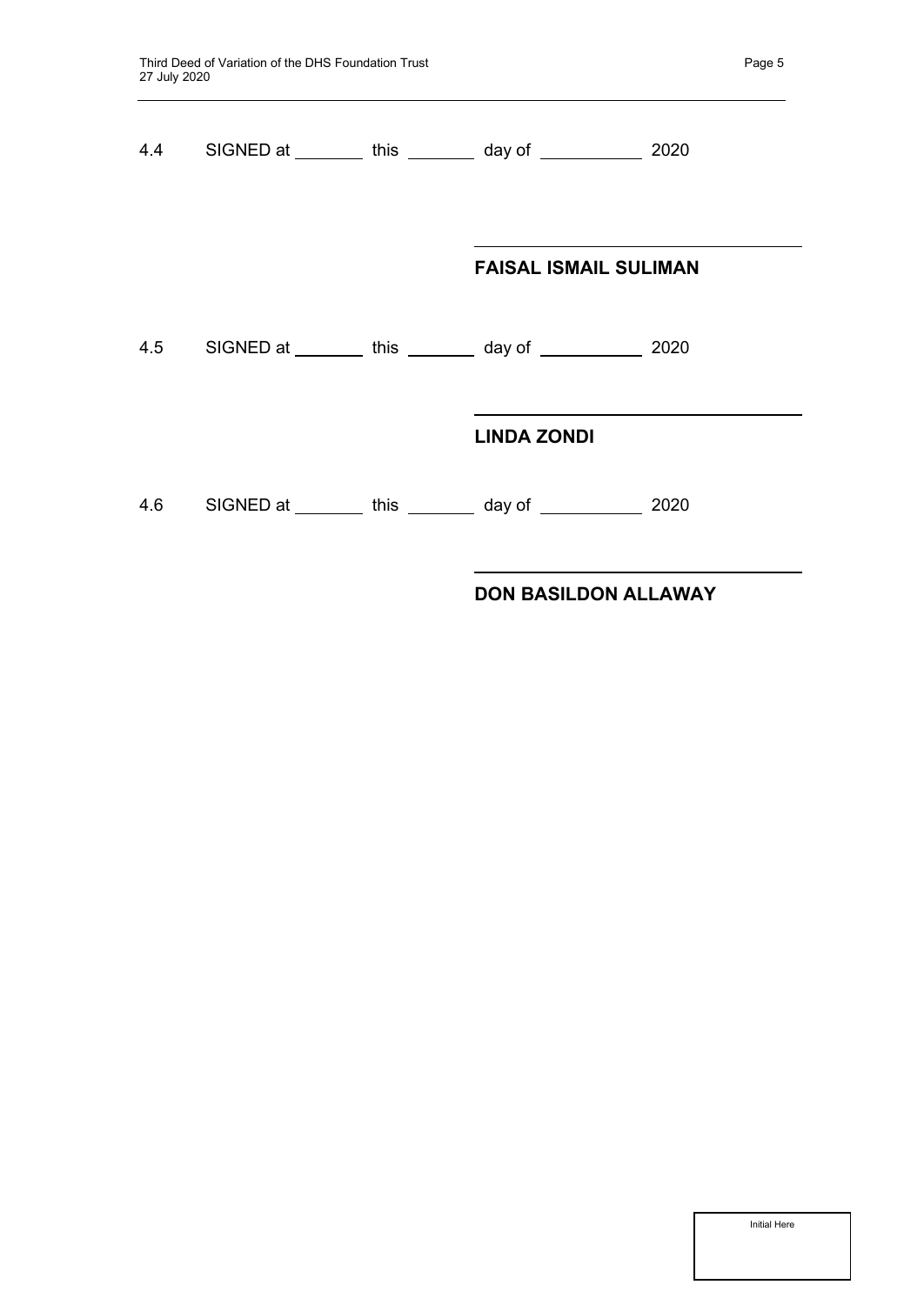# **TRUST DEED OF**

# THE DURBAN HIGH SCHOOL FOUNDATION TRUST

| 1 <sub>1</sub> |                                                 |  |
|----------------|-------------------------------------------------|--|
| 2.             |                                                 |  |
| 3.             |                                                 |  |
| 1.             |                                                 |  |
| 2.             | INTRODUCTION AND ESTABLISHMENT OF THE TRUST  10 |  |
| 3.             |                                                 |  |
| 4.             |                                                 |  |
| 5.             |                                                 |  |
| 6.             |                                                 |  |
| 7.             |                                                 |  |
| 8.             |                                                 |  |
| 9.             |                                                 |  |
| 10.            |                                                 |  |
| 11.            | EXEMPTION FROM THE LODGEMENT OF SECURITY  21    |  |
| 12.            |                                                 |  |
| 13.            |                                                 |  |
| 14.            |                                                 |  |
| 15.            |                                                 |  |
| 16.            |                                                 |  |
| 17.            |                                                 |  |
| 18.            |                                                 |  |
| 19.            |                                                 |  |
| 20.            |                                                 |  |
| 21.            |                                                 |  |
| 22.            |                                                 |  |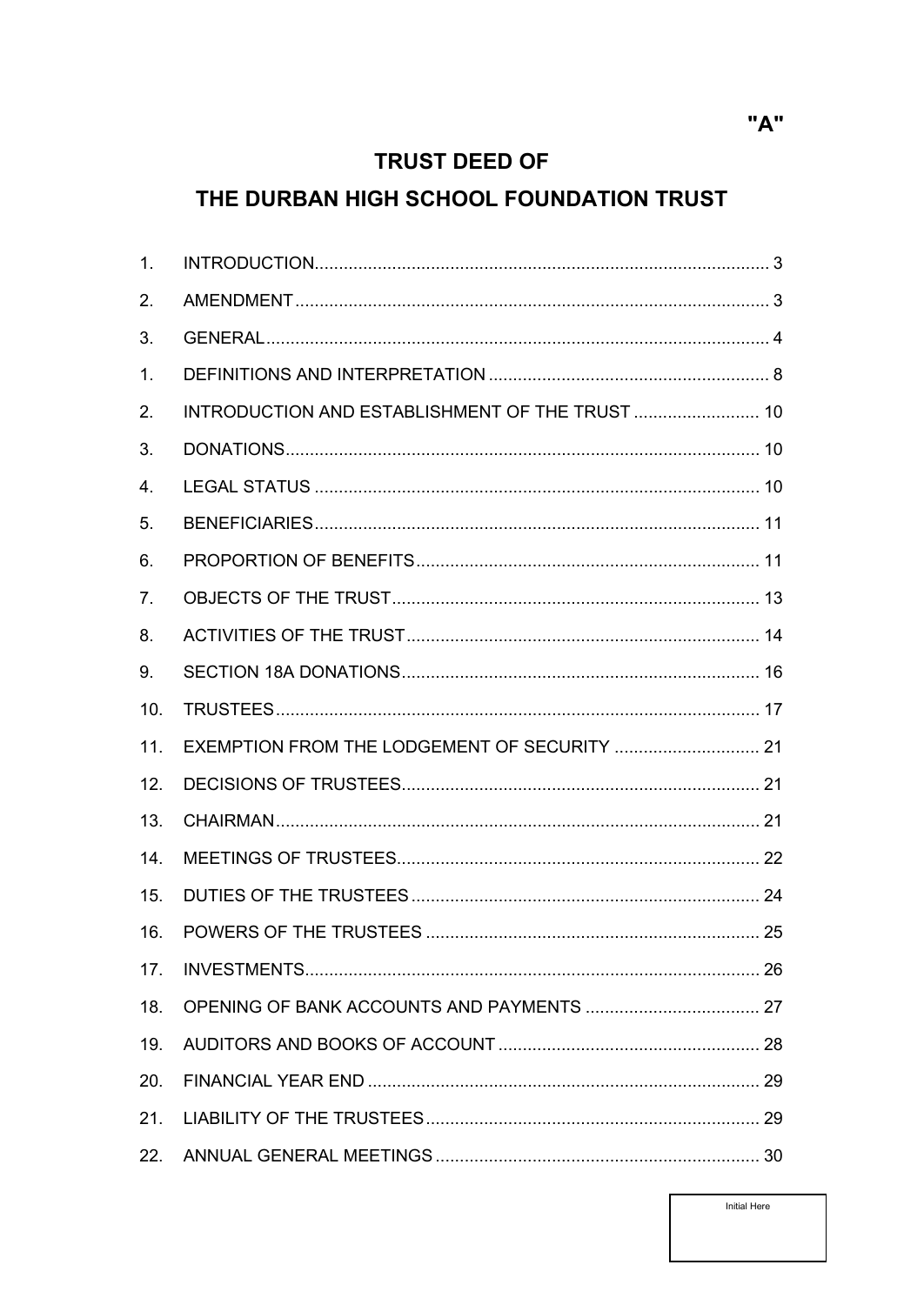| 25. DISTRIBUTION OF ASSETS OF THE TRUST ON DISSOLUTION  34 |  |
|------------------------------------------------------------|--|
|                                                            |  |
|                                                            |  |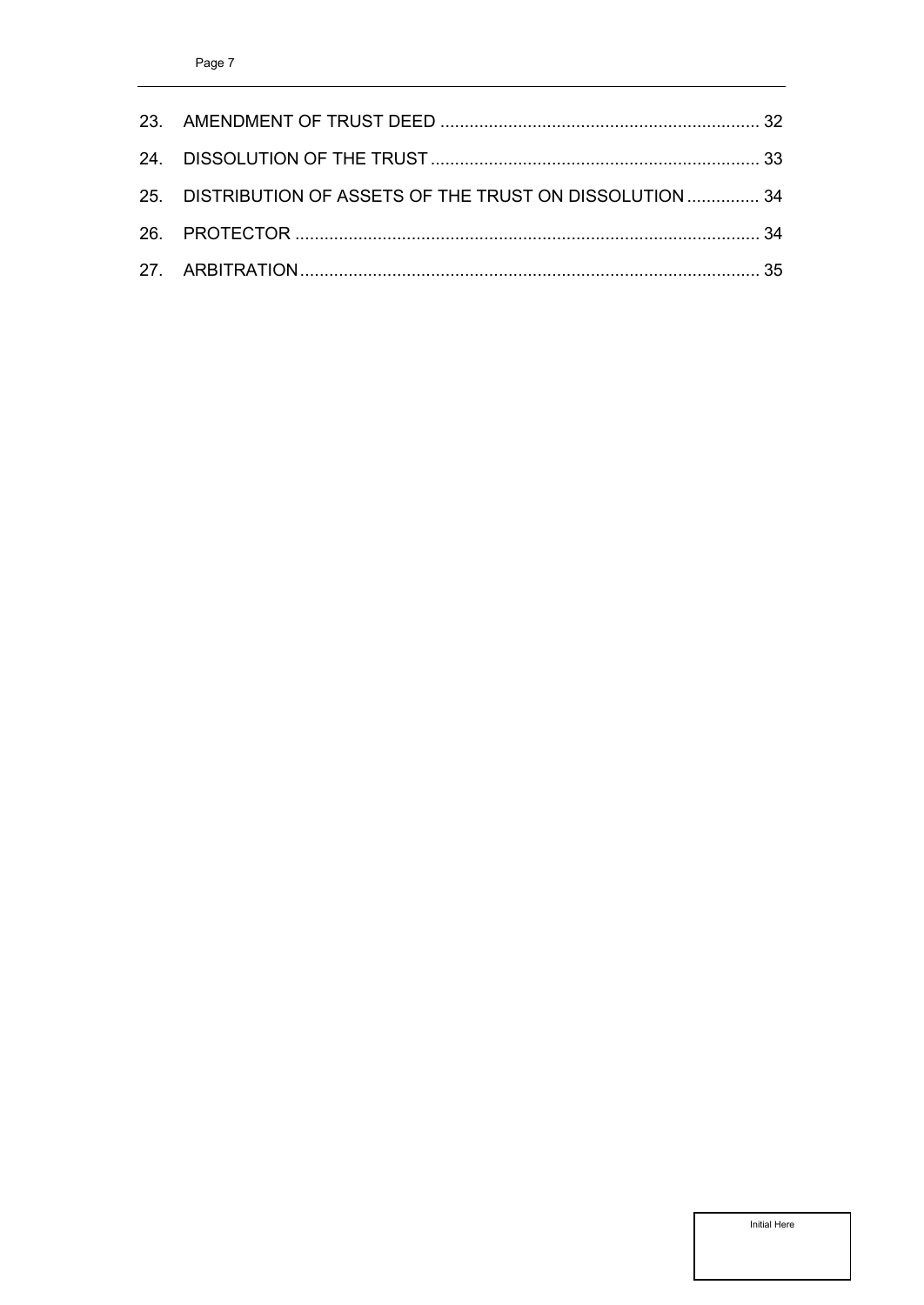#### <span id="page-7-0"></span>1. **DEFINITIONS AND INTERPRETATION**

- 1.1 In this Trust Deed the following words will have the meanings given to them hereunder except where the context indicates otherwise:
- 1.1.1 "Auditors" means the Trust's current auditors, as appointed by the Trustees in terms of clause [15.9;](#page-23-1)
- 1.1.2 "Authorised Signatories" means the Chairman and the CEO of the Trust;
- 1.1.3 "Business Day" means any Day other than a Saturday, Sunday or South African public holiday;
- 1.1.4 "Chairman" means the chairman of the Board of Trustees;
- 1.1.5 "CEO" means the chief executive officer of the Trust responsible for the day-to-day management and operation of the Trust's activities;
- 1.1.6 "The Club" means the Durban High School and Old Boys' Club, established by a written constitution adopted on 4 June 1951;
- 1.1.7 "Compliance Attorneys" means Shepstone and Wylie Inc represented by a senior member or partner from time to time appointed by the Chairman or CEO of the Compliance Attorneys, its successors and assigns, or any other firm of attorneys selected by the Trustees and approved by the Protector in terms of clause [26;](#page-33-1)
- 1.1.8 "Connected Persons" means connected persons as defined in the Income Tax Act;
- 1.1.9 "Day" means a calendar day;
- 1.1.10 "DPHS" means Durban Preparatory High School, a primary school currently situated at 99 Gordon Road, Morningside, Durban;
- 1.1.11 "Founders" means the founders of the Trust, being Arthur Clive Martin, the then Headmaster of the School and Basil Lindsay Goble, the then Chairman of the Club;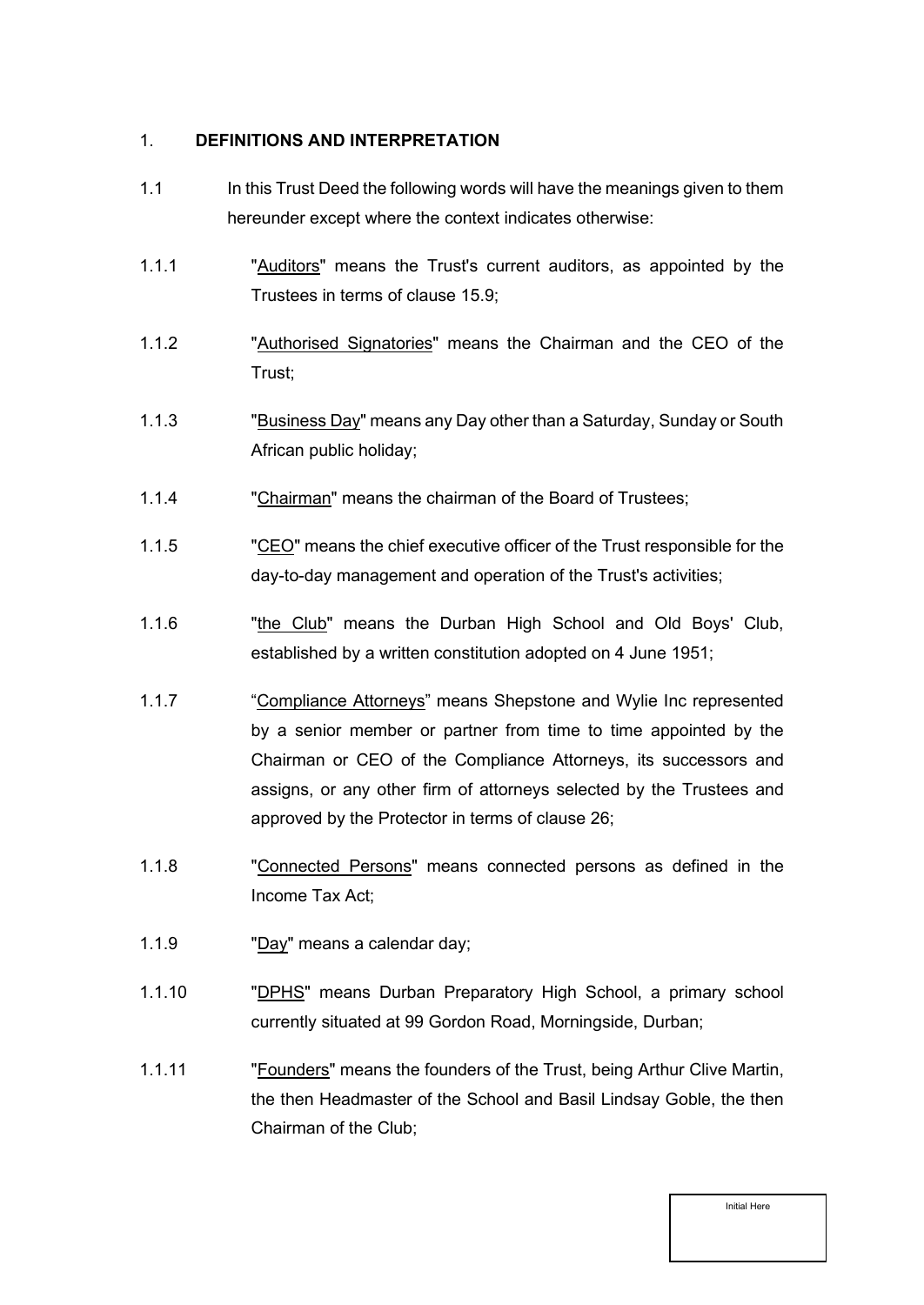| 1.1.12 | "Governing Body" means the governing body of the School; |  |  |
|--------|----------------------------------------------------------|--|--|
|        |                                                          |  |  |

- 1.1.13 "Income Tax Act" means the Income Tax Act No 58 of 1962, as amended, re-enacted or substituted from time to time;
- 1.1.14 "Month" means a month calculated from a particular Day in one month to the Day before the Day numerically corresponding to it in the following month;
- 1.1.15 "Old Boy/s" means past pupil/s of the School;
- 1.1.16 "Protector" means Garlicke and Bousfield Inc represented by a senior member or partner from time to time appointed by the Chairman or CEO of the Protector, its successors or assigns, or any other firm of attorneys appointed by the President of the Law Society of KwaZulu-Natal in the event that the Protector ceases to exist, resigns as Protector by way of written notice to the Trustees or does not perform its functions;
- 1.1.17 **"Trust"** means the Durban High School Foundation Trust, previously known as the Durban High School and Old Boys' Memorial Trust, established by the 1946 Trust Deed;
- 1.1.18 "Trustee/s" means collectively or individually the Trustees of the Trust, as replaced from time to time;
- 1.1.19 "Trust Deed" means this Trust Deed, being a variation of the original trust deed in terms of which the Trust was established and which was executed on 20 June 1946 as was subsequently amended by various Deeds of Variation last signed on 14 November 2012, 22 April 2013. 26 August 2013 and 10 July 2015, respectively;
- 1.1.20 "SARS" means the South African Revenue Service;
- 1.1.21 "The School" means the Durban High School, currently situated at 255 St Thomas Road, Berea, Durban, South Africa;
- 1.1.22 "Urgent Meeting" means a Trustees' meeting called to deal with urgent business;
- 1.1.23 "Year" means a year calculated from a particular Day in one year to the Day before the Day numerically corresponding to it in the following year.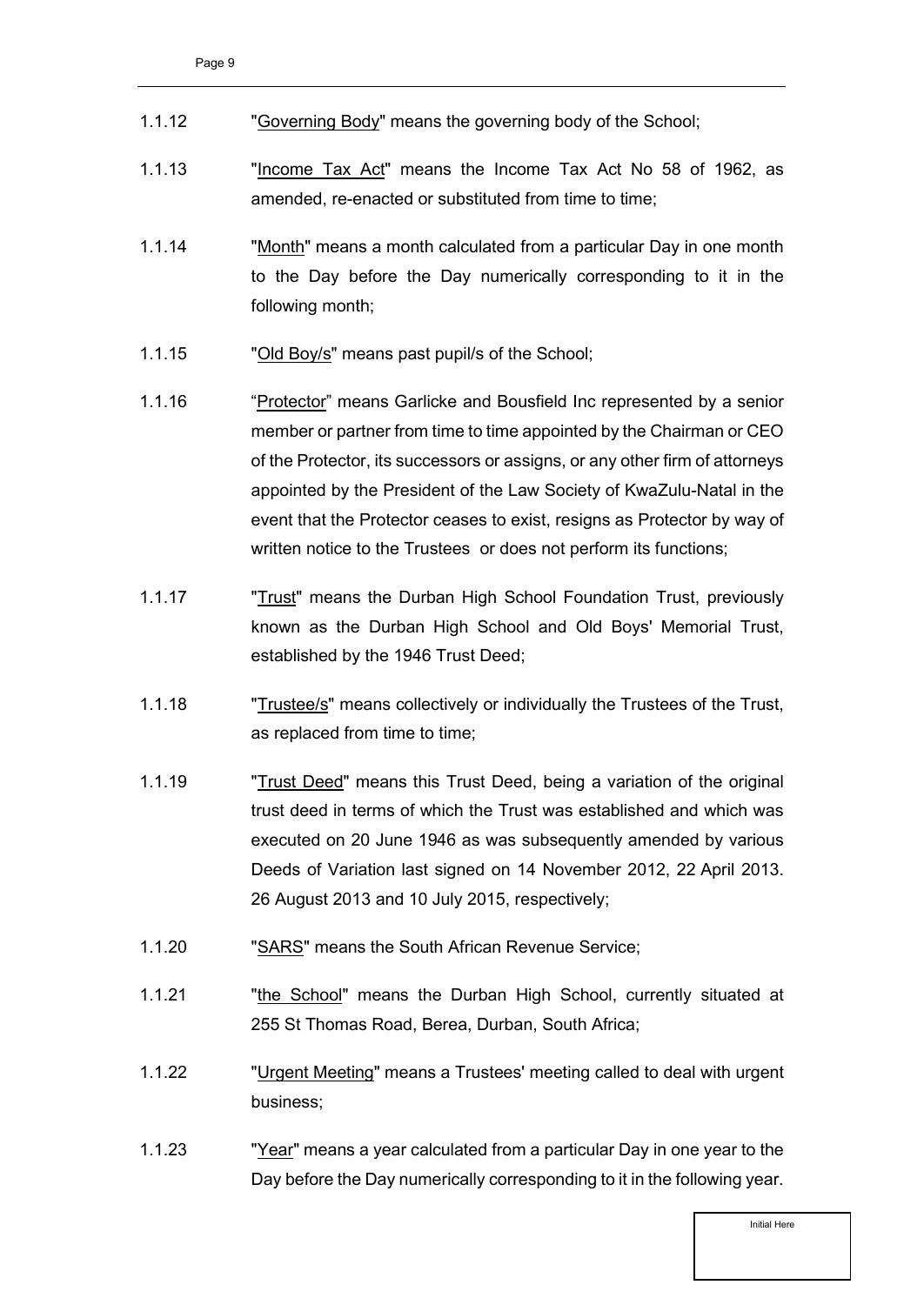- 1.2 Whenever any number of days is prescribed, it excludes the first and includes the last Day..
- 1.3 A reference to any legislation will be construed as a reference to that legislation as at the date of signature of this Trust Deed and as may be amended, re-enacted or substituted from time to time.
- 1.4 Unless inconsistent with the context, words signifying any one gender will include the others, words signifying the singular will include the plural and vice versa and words signifying natural persons will include artificial persons and vice versa.

#### <span id="page-9-0"></span>2. **INTRODUCTION AND ESTABLISHMENT OF THE TRUST**

- 2.1 The name of the Trust is the Durban High School Foundation Trust.
- 2.2 The Trust was originally established in 1946 by a donation of 500 pounds from the Founders.

#### <span id="page-9-1"></span>3. **DONATIONS**

- 3.1 The Founders or any other person may add to or increase the capital of the Trust by a donation or otherwise.
- 3.2 Donations to the Trust may be received from any source in or outside South Africa.

#### <span id="page-9-2"></span>4. **LEGAL STATUS**

- 4.1 All assets acquired and all liabilities incurred by the Trustees in their capacity as the Trustees of the Trust vest in the Trustees in that capacity and must be administered by them as a separate fund.
- 4.2 The Trust may sue or be sued in its own name.
- 4.3 Assets of the Trust shall be registered in the name of the Trust, provided that, and only if so required by any legislation or regulations, the assets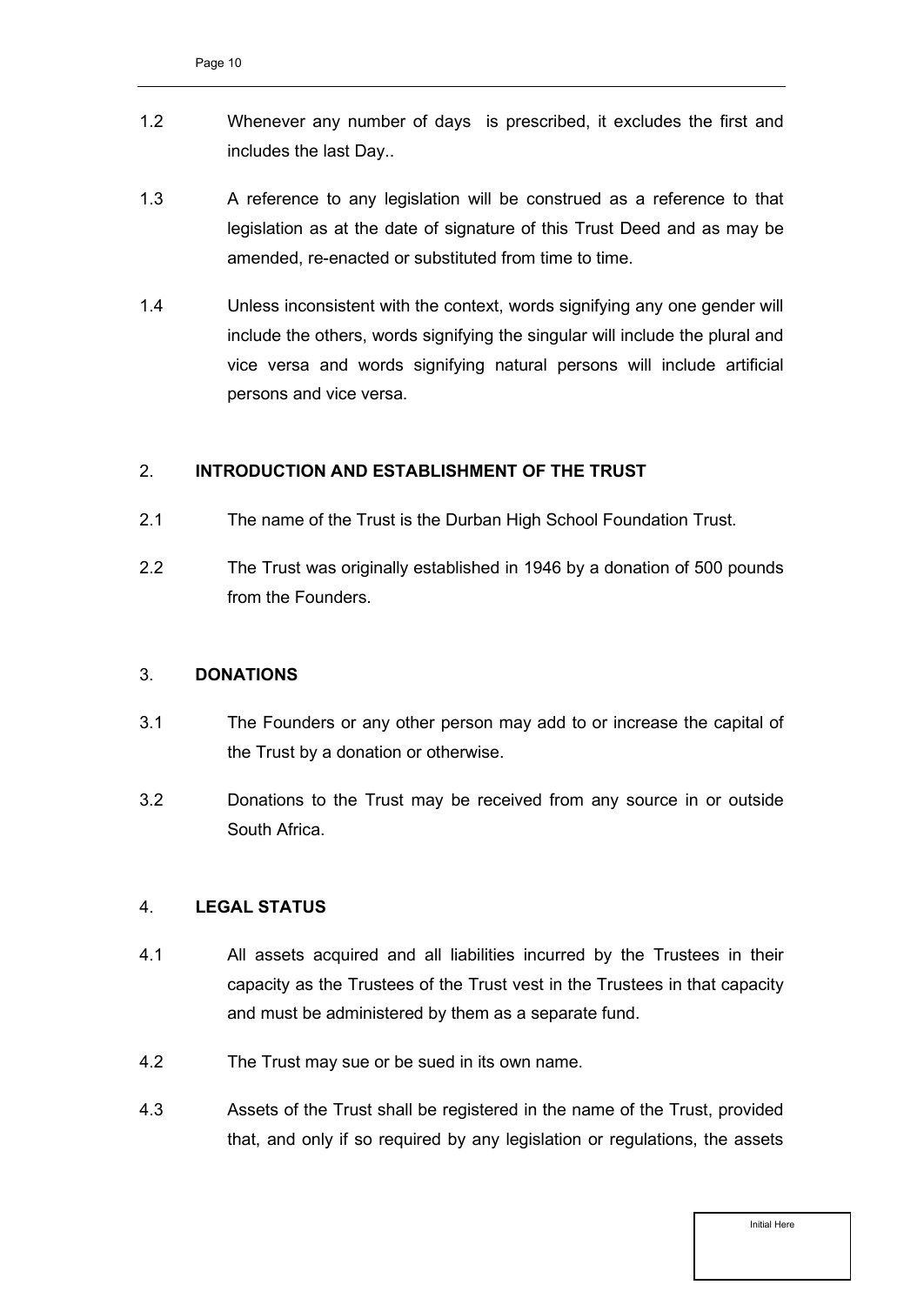may be registered in the names of the Trustees for the time being on behalf of and for the benefit of the Trust.

#### <span id="page-10-0"></span>5. **BENEFICIARIES**

The income and capital beneficiaries of the Trust ("the Beneficiaries") are:

- 5.1 the School, as the primary and default Beneficiary; and
- <span id="page-10-3"></span>5.2 as secondary and optional Beneficiaries, any trust, association, club, activity or cause supporting the School or comprising or supporting the School's Old Boys, including DPHS and any trust or association established for the benefit of DPHS, and which is in furtherance of the aims and heritage of the School, but only if and to the extent selected by unanimous resolution of the Trustees at the time of making a distribution and only if such trust, association, club, activity or cause is a public benefit organisation approved in terms of section 30 of the Income Tax Act, 1962, as amended, or an institution, board or body contemplated in section 10(1)(cA)(i) of the Income Tax Act, 1962, as amended, carrying on any public benefit activity approved for section 18A purposes;
- 5.3 as further optional Beneficiaries, tertiary education institutions, but only to the extent to which funds have been donated to the Trust with the recommendation that those funds be used for the tertiary education of Old Boys and the trustees elect to do so, and only if such tertiary education institution is a public benefit organisation approved in terms of section 30 of the Income Tax Act, 1962, as amended, or an institution, board or body contemplated in section 10(1)(cA)(i) of the Income Tax Act, 1962, as amended.

#### <span id="page-10-1"></span>6. **PROPORTION OF BENEFITS**

<span id="page-10-2"></span>6.1 The Trustees must distribute such amounts as they resolve to be necessary or desirable as benefits from the Trust to the School, as the primary Beneficiary, and the Trust may, but is not obliged to, distribute benefits to the secondary Beneficiaries described in clauses 5.2 and/or 5.3 above, provided the Trustees have unanimously agreed on the identity/ies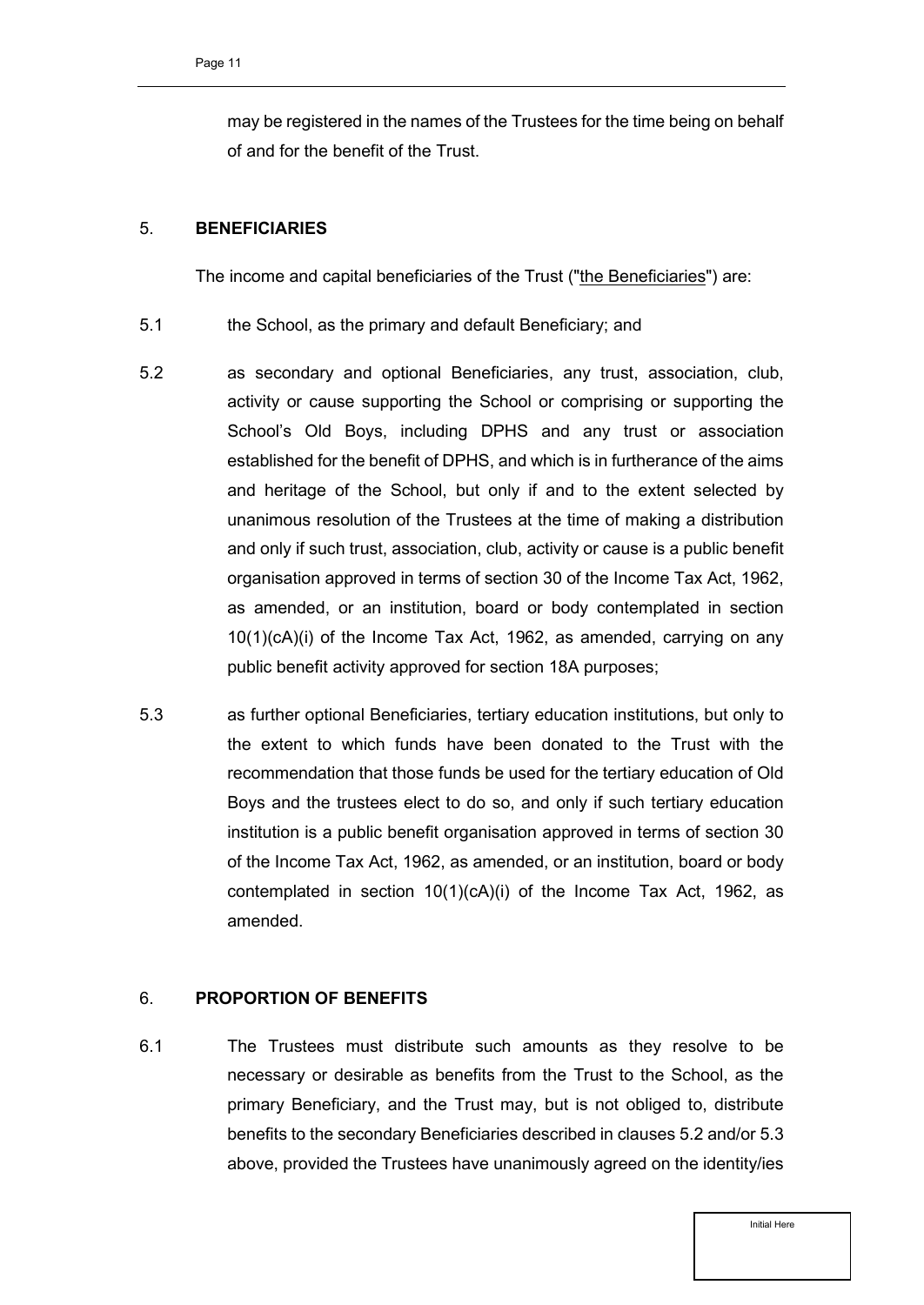of the secondary Beneficiaries and the amounts of such benefits to be distributed to the secondary Beneficiaries, prior to making each such distribution.

- 6.2 The Trustees may determine the value of any income or capital distributed to the Beneficiaries for the purposes of complying with clause [6.1,](#page-10-2) provided they do so on reasonable grounds and seek the advice of expert valuators where appropriate.
- 6.3 The Beneficiaries, set out in clause 5, are discretionary beneficiaries and have no rights whatsoever:
- 6.3.1 to receive any benefit from the Trust unless and until the Trustees, in their sole discretion, so elect;
- 6.3.2 to claim any of the assets of the Trust or rights flowing from such assets unless and until the Trustees, in their sole discretion, so elect.
- 6.4 The exercise of a discretion to award any benefit to a Beneficiary may be varied or revoked at any time before the benefit is paid or delivered to or for the benefit of the Beneficiary.
- 6.5 Any part of the income or capital of the Trust Fund which the Trustees decide to use for the benefit of a Beneficiary may, in the Trustee's discretion, be :
- 6.5.1 paid to the Beneficiary;
- 6.5.2 applied for the Beneficiary's benefit or, in the case of the School, for the benefit of any past or current pupils of the School, and in such manner as the Trustees may determine, including, but not being limited to the provision of bursaries and scholarships or other benefits for past, current or future pupils of the School or the construction or development of facilities for any of the Beneficiaries expended by the Trust on buildings and equipment for the School; and/or
- 6.5.3 vested in the Beneficiary by crediting it to the Beneficiary in the books of account of the Trust and, in this event the Trustees may at any time, either pay to the Beneficiary the income or capital so vested in the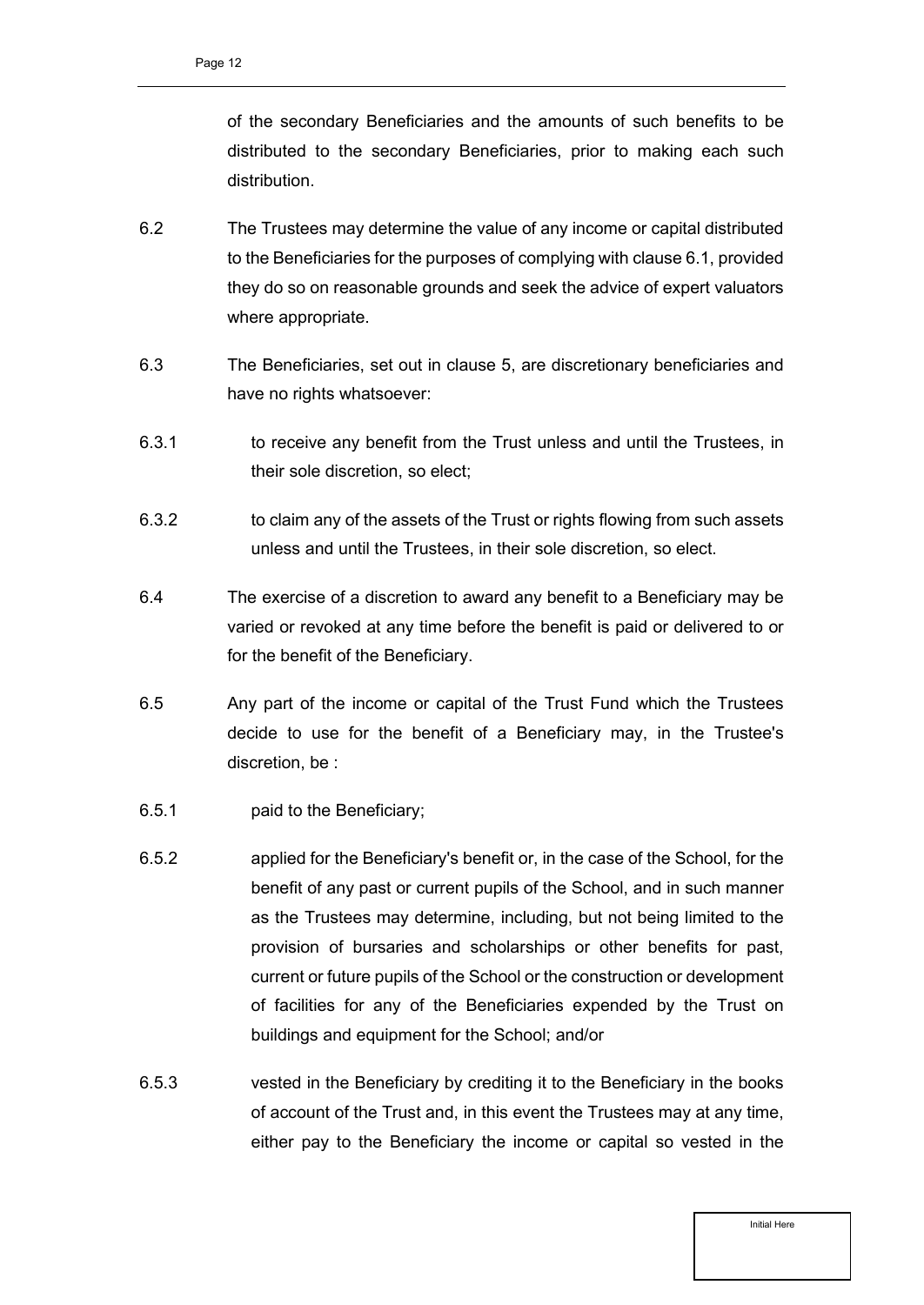Beneficiary (together with any further income that has accrued on the income) or apply it for the Beneficiary's benefit.

- 6.6 The Trustees must not award a benefit to or for the benefit of a Beneficiary, if:
- 6.6.1 an application has been lodged for the provisional or final liquidation, winding-up or business rescue proceedings of the Beneficiary, unless such application has been withdrawn or refused;
- 6.6.2 the Trustees believe that the benefit has been attached or is likely, in the opinion of the Trustees, to be subject to judicial attachment; or
- 6.6.3 if the commitment to the benefit by the Trust is for a period of longer than 3 years, except if the benefit is a bursary for up to 5 years schooling at the School. The provisions of this sub clause 6.6.3 shall not preclude the Trustees from renewing such commitment for a subsequent period(s) not exceeding 3 (three) years from time to time. [Proposed by Don for consideration]
- 6.7 A Beneficiary may not cede, either outright or as security, the right to any benefit without the Trustees' prior written consent.

#### <span id="page-12-0"></span>7. **OBJECTS OF THE TRUST**

The objects of the Trust are to:

- 7.1 initiate and participate in fundraising ventures in order to raise funds for the Beneficiaries;
- 7.2 promote the goals and objects of the Beneficiaries; and
- 7.3 provide funds or assets to the Beneficiaries;
- 7.4 provide information and other support services to the School, any other person or entity identified by the Trustees or donors of the Trust;
- 7.5 build and strengthen partnerships between the School, its Old Boys, the public and other educational institutions including DPHS and any trust or association established to benefit DPHS;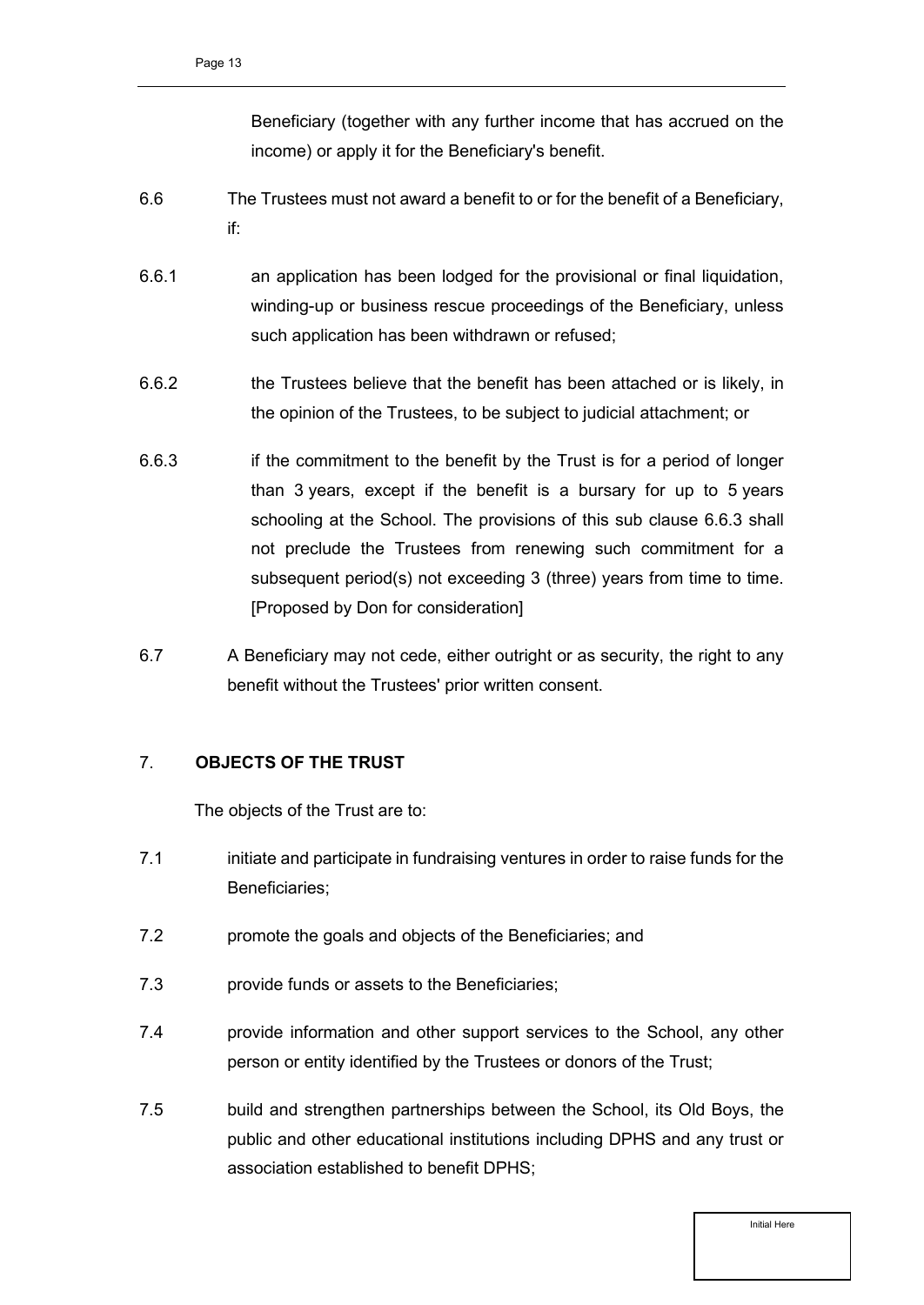- 7.6 establish and govern a credible, professional and high calibre entity that donors would want to support; and
- 7.7 generally promote any objects which in the view of the Trustees may be advantageous or likely to benefit or encourage the development or extension of the School.

#### <span id="page-13-0"></span>8. **ACTIVITIES OF THE TRUST**

- 8.1 The Trust must carry on its activities in a non-profit manner and with an altruistic intent.
- <span id="page-13-1"></span>8.2 The Trust is required to utilise its funds solely for the object for which it has been established or to invest such funds:
- 8.2.1 with a financial institution as defined in section 1 of the Financial Services Board Act 97 of 1990; or
- 8.2.2 in securities listed on an exchange as defined in section 1 of the Financial Markets Act, 19 of 2012; or
- 8.2.3 in licenced regulated investment unit trusts; or
- <span id="page-13-2"></span>8.2.4 in such investments as may be stipulated by any donor of any donation to the Trust, up to the amount of the donation as adjusted by accumulated gains or losses from time to time if applicable.
- 8.3 The Trust is prohibited from accepting any donation which is revocable at the instance of the donor for reasons other than a material failure to conform to the designated purposes and conditions of such donation, including any misrepresentation with regard to the tax deductibility thereof in terms of section 18A of the Income Tax Act.
- 8.4 The Trust may not invest in or accept the donation of any asset which has an attached liability.
- 8.5 The Trustees must procure that the required income tax returns together with the relevant supporting documents as may be stipulated are submitted to SARS each Year.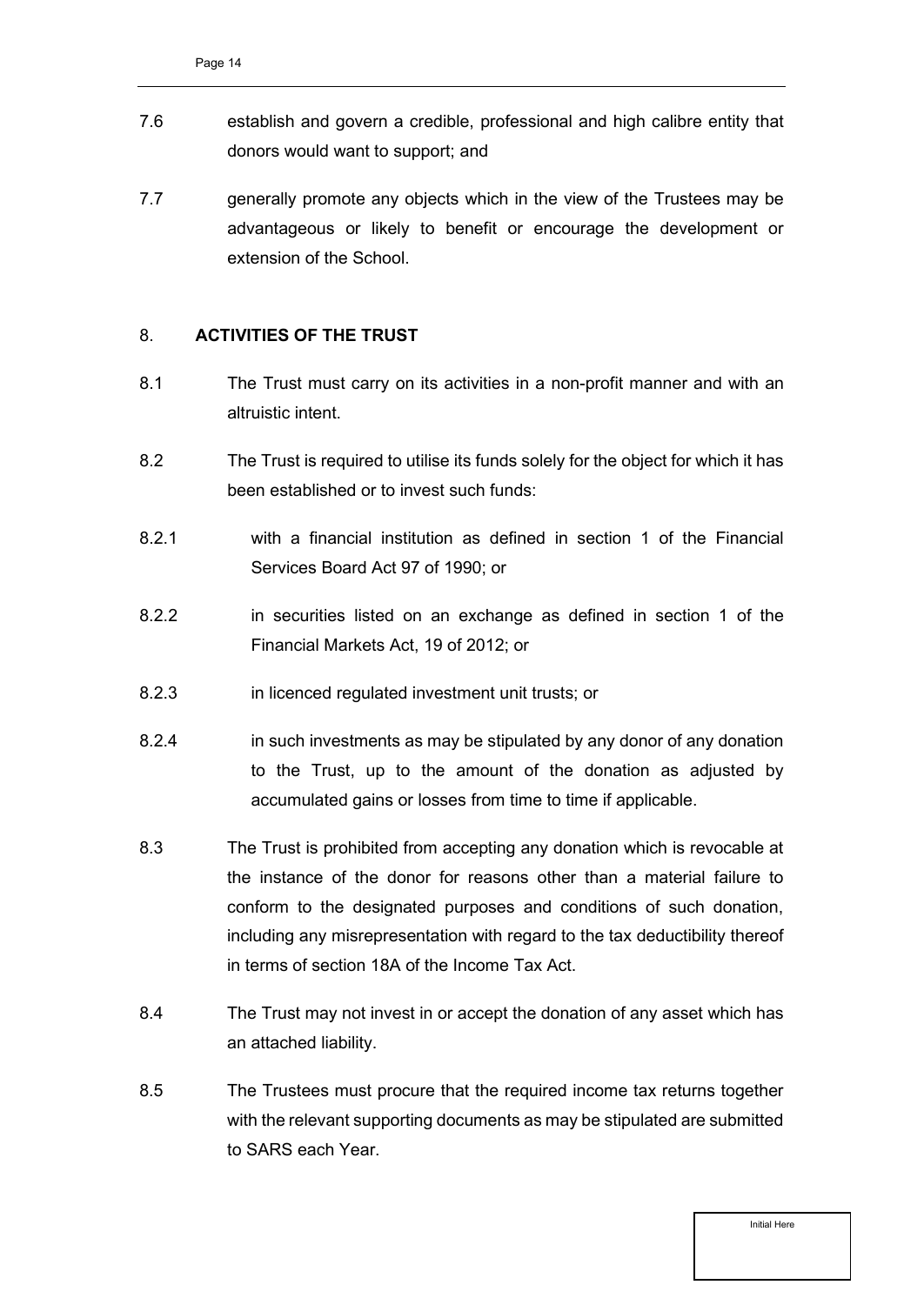- 8.6 The Trustees may not permit the Trust to be used as part of any transaction, operation or scheme to reduce, avoid or postpone liability for any tax.
- 8.7 No part of the income or funds of the Trust may be paid or otherwise made available (other than bona fide remuneration which is paid for and is commensurate with services rendered) for the personal benefit of any member, Trustee, director, employee, official or donor of the Trust.
- <span id="page-14-0"></span>8.8 The Trust may not pay any remuneration to any employee, office bearer, member or other person which is "excessive", having regard to what is generally considered reasonable in the sector and in relation to the service rendered and may not economically benefit any person in a manner which is inconsistent with its objects, as stipulated by section 30(3)(d) of the Income Tax Act, 58 of 1962, except to the extent that such statutory provision is amended or repealed and then only with approval by way of a resolution of the Trustees.
- 8.9 The Trustees may not directly or indirectly distribute any of the trust funds to any person other than in the course of undertaking the Trust's object or activities.
- 8.10 The Trust may not use its resources directly or indirectly to support, advance or oppose any political party.
- 8.11 No activity of the Trust may directly or indirectly promote the economic selfinterest of any fiduciary or employee of the Trust otherwise than by way of reasonable remuneration.
- 8.12 None of the Trust's funds may be distributed to any person other than in the course of undertaking its public benefit activities.
- 8.13 No single person or entity may directly or indirectly control the decision making powers relating to the Trust.
- 8.14 The funds of the Trust must be used solely for the objects for which it was established.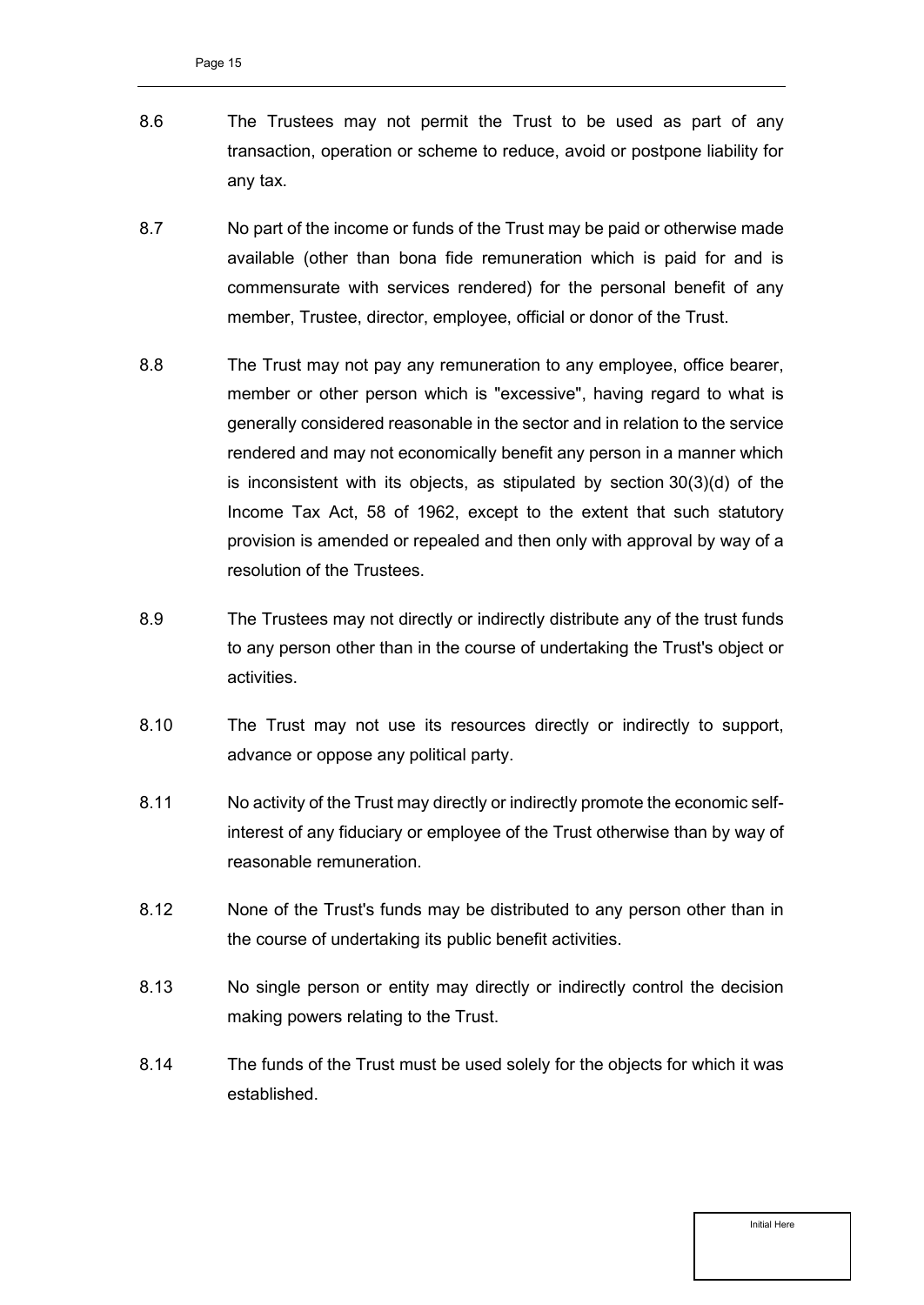#### <span id="page-15-0"></span>9. **SECTION 18A DONATIONS**

- 9.1 At least 50% of the funds received by or accrued to the Trust by way of donations which qualify the donors for a tax deduction in terms of section 18A of the Income Tax Act, must be distributed, whether directly or indirectly, by the Trust in the furtherance of its objects within 12 Months from the financial year end during which such funds were received or such other periods as may be determined by SARS from time to time.
- 9.2 The Trust must ensure that all donations which qualify for a tax deduction in terms of section 18A of the Income Tax Act, will be utilised by the Beneficiaries solely in carrying out a public benefit activity contemplated in the Income Tax Act.
- 9.3 In the event that any changes in these requirements or the public benefit organisation requirements are made in the Income Tax Act or other legislation or by SARS, then the Trustees must procure that this Trust Deed is amended to comply.
- 9.4 The Trust may only issue a receipt contemplated in section 18(2) of the Income Tax Act in respect of any donation to the extent that:
- 9.4.1 the Trust will, within 12 months after the end of the relevant year of assessment, distribute or incur the obligation to distribute at least 50% of all funds received by way of donation during that year in respect of which receipts were issued; and
- 9.4.2 if the Trust provides funds to public benefit organisations, institutions, boards or bodies that carry on public benefit activities contemplated in Part II of the Ninth Schedule to the Income Tax Act and to other entities, that donation will be utilised solely to provide funds to a public benefit organisation, institution, board or body contemplated in [subsection](https://www.mylexisnexis.co.za/Library/IframeContent.aspx?dpath=zb/jilc/kilc/alrg/ulrg/0ds6c/ntw6c&ismultiview=False&caAu=#gkf4)  [18A\(1\)\(a\)](https://www.mylexisnexis.co.za/Library/IframeContent.aspx?dpath=zb/jilc/kilc/alrg/ulrg/0ds6c/ntw6c&ismultiview=False&caAu=#gkf4) of the Income Tax Act, which will utilise those funds solely in carrying on activities contemplated in Part II of the Ninth Schedule to the Income Tax Act.
- 9.5 The Trust must distribute or incur the obligation to distribute all amounts received in respect of investment assets held by it, other than amounts received in respect of disposals of those investment assets to any public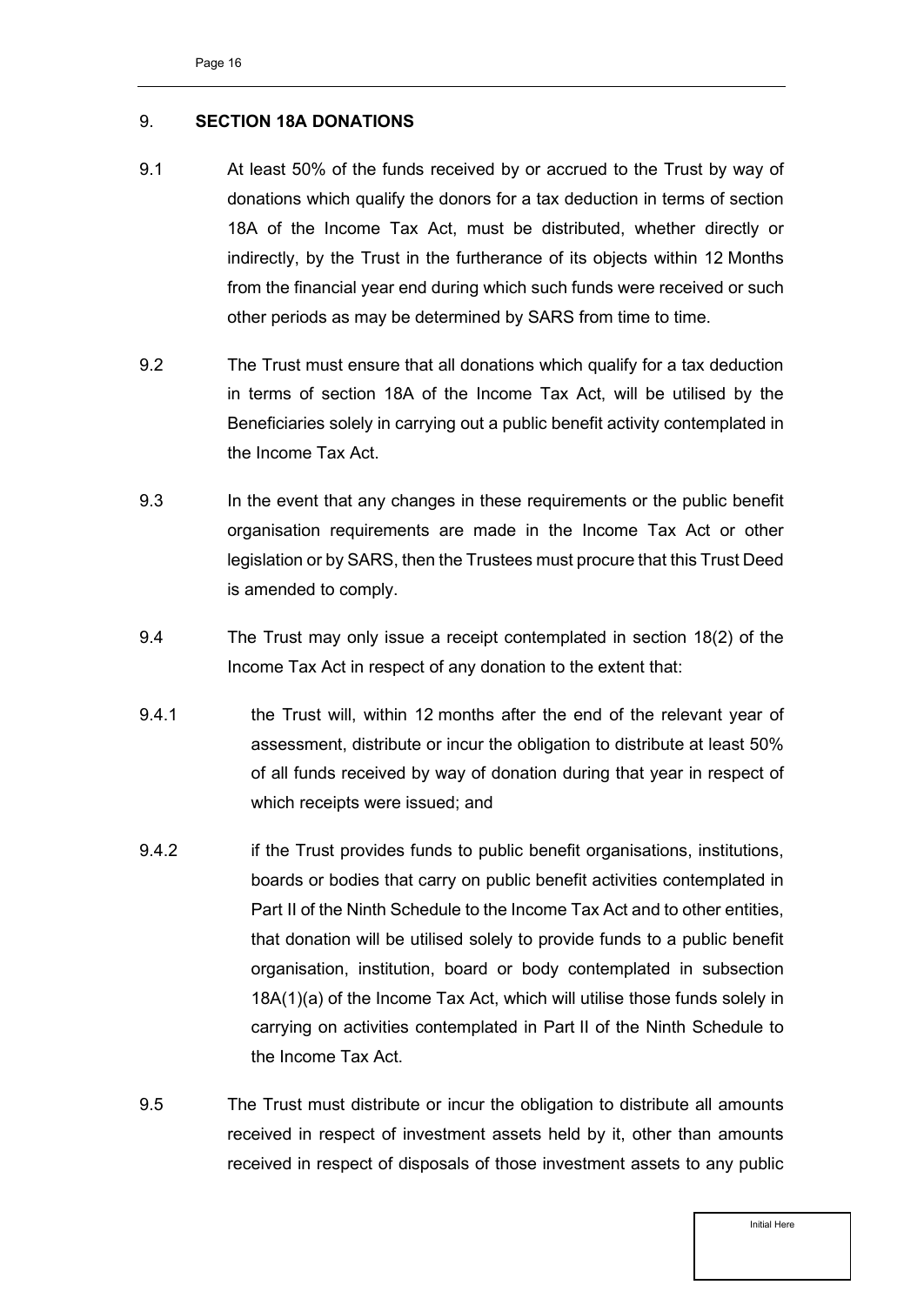benefit organisation, institution, board or body contemplated in section 18A(1)(a) of the Income Tax Act, no later than six months after every 5 years from 1 March 2015.

9.6 The Trust must obtain and retain an audit certificate confirming that all donations received or accrued in that year in respect of which receipts were issued in terms of section 18(2) of the Income Tax Act, were utilised in accordance with the requirements of clause 9.4 above in the manner contemplated clause 9.4.

[Erika to review and confirm.]

#### <span id="page-16-0"></span>10. **TRUSTEES**

#### **NUMBER OF TRUSTEES**

- <span id="page-16-2"></span>10.1 There must at all times be not less than 5 Trustees and not more than 12 Trustees, provided that none of the Trustees may be Connected Persons in relation to the others.
- <span id="page-16-3"></span>10.2 Only natural persons may be trustees.
- 10.3 If the number of Trustees in office at any time is less than 5, the remaining Trustees are obliged to assume additional Trustees in accordance with the provisions of clauses [10.4](#page-16-1) and [10.7.2,](#page-17-0) so that the number of Trustees is restored to 5 within 3 months (or such longer period as is reasonably necessary) of a shortfall in the minimum number arising. Lodging the necessary documents for appointment of further Trustees at the office of the Master within the aforesaid period shall be construed as a full and sufficient discharge of the Trustees' duties in this regard.

#### **APPOINTMENT OF TRUSTEES**

- <span id="page-16-1"></span>10.4 The Trustees of the Trust shall be appointed having regard to the following requirements and on the basis that the appointment of a Trustee must be approved by a simple majority resolution of the other Trustees, holding office at the time:
- 10.4.1 a majority of the trustees must be Old Boys of the School; and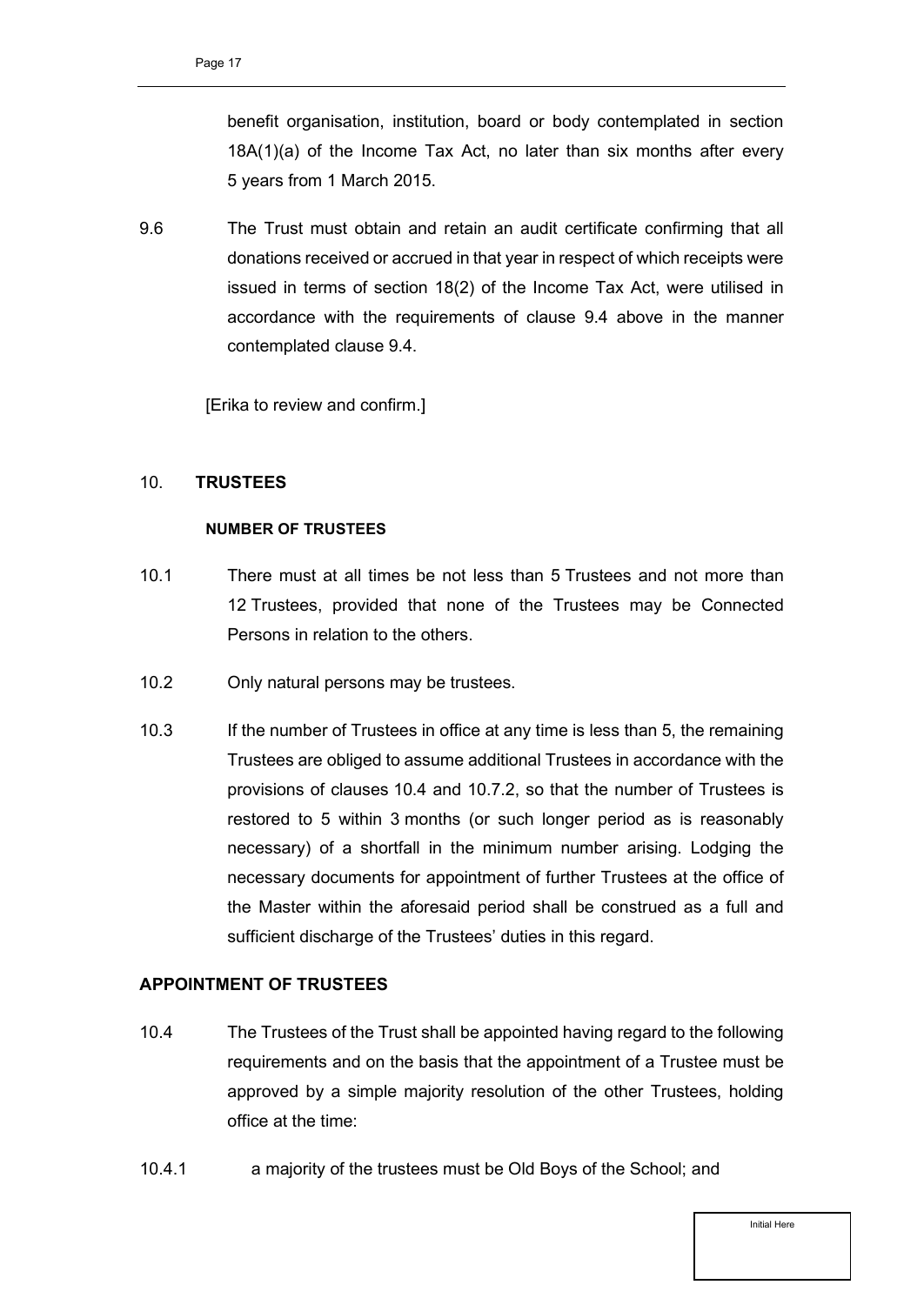- <span id="page-17-1"></span>10.4.2 at least one trustee must be independent, in that he must not be a past pupil of the School, not a parent of a current pupil of the School and must be suitably academically qualified with at least 10 years' professional or business experience, or have specific expertise in the administration of trusts.
- 10.5 The current Headmaster and Chairman of the Governing Body shall be permanent invitees to meetings of the Trustees. (Such ex-officio invitees shall be entitled to participate in discussions at the meetings but shall not be entitled to a vote.)
- 10.6 Trustees are appointed for 3-year terms, and shall immediately be deemed to have resigned at the end of each 3-year term but may be nominated for re-election by a majority of the balance of the Trustees each time for up to four consecutive terms only. A Trustee may hold office for a maximum of 4 consecutive terms of 3 years each term.
- 10.7 At any time the Trustees may assume any person, who is resident in the Republic of South Africa, as a Trustee either to supplement the number of Trustees or to replace a Trustee who has ceased to hold office for any reason, provided that, in assuming any new Trustee or appointing any Trustee or replacing any Trustee who has ceased to hold office for any reason, the remaining Trustees must endeavour to ensure that :
- 10.7.1 the new Trustee is suitably qualified in terms of the respective requirements of clauses [10.1,](#page-16-2) [10.2](#page-16-3) and [10.4;](#page-16-1) and
- <span id="page-17-0"></span>10.7.2 there is a high and appropriate level of skills and qualifications among the Trustees, taking into account academic qualifications, business expertise, professional knowledge and general experience and in particular that, among all the trustees, persons with the following skills and experience are included:
- 10.7.2.1 a person qualified as a chartered accountant, registered with the South African Institute of Chartered Accountants or its successor;
- 10.7.2.2 a person who is a legal practitioner (attorney or advocate) and who has not less than 5 years' experience as such or a retired judge; and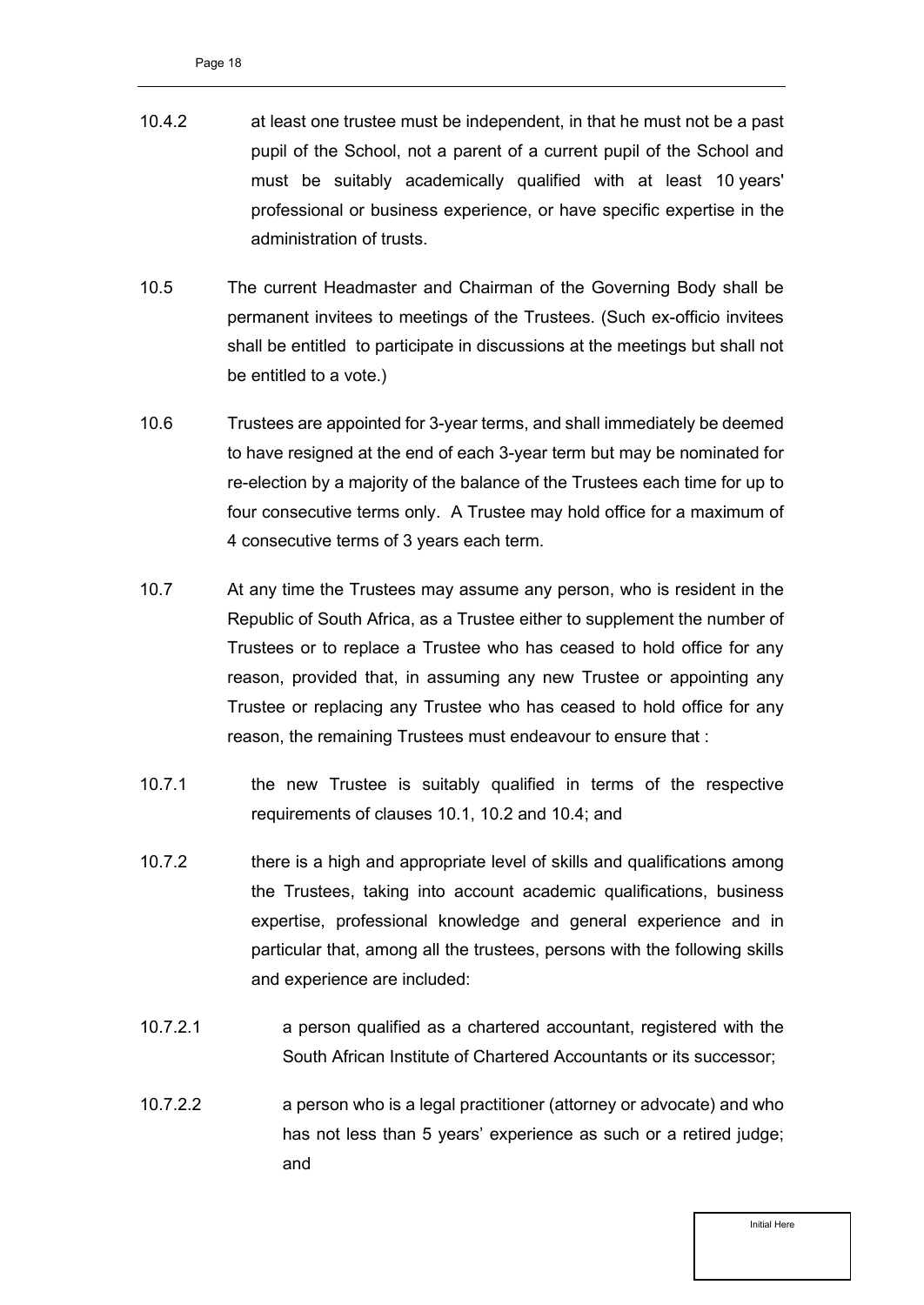- 10.7.3 the new Trustee provides his written consent to be bound by the provisions of this Trust Deed.
- 10.8 A newly appointed Trustee must, within 14 Business Days of being asked to do so by the other Trustees, the CEO or any other employees of or consultants to the Trust, sign any documents and do whatever else is necessary to give effect to his appointment.
- 10.9 For clarity, it is recorded that the CEO of the Trust is not a Trustee and has no voting rights as a Trustee. The Chairman must invite the CEO to attend Trustee meetings for the purpose of reporting on the Trust's activities but the CEO may not vote at such meetings.

#### **[ Perhaps better to retain sub-heading" CURRENT TRUSTEES" ]**

10.10 By their signature to this Trust Deed, each of the current Trustees hereby agrees to be bound by the provisions of this Trust Deed.

#### **RESIGNATION, REMOVAL AND DISQUALIFICATION OF TRUSTEES**

- <span id="page-18-0"></span>10.11 A Trustee may resign on written notice to the other Trustees.
- 10.12 A Trustee may be removed as a Trustee, at any time, by way of a resolution passed by at least 75% of the remaining Trustees. (The Trustee who is the subject of the proposed removal shall not be entitled to vote on the resolution.)
- 10.13 A person is disqualified from being a Trustee if such person:
- 10.13.1 is an unrehabilitated insolvent or if he is sequestrated during his period of office as a trustee ; [The above is the possible replacement subclause, as discussed , for consideration plus approval by CS.]
- 10.13.2 is or has been insane or declared incapable of managing his affairs or has been declared a prodigal; or
- 10.13.3 has committed an offence (under the laws of any country) involving dishonesty or any other offence for which he is sentenced to imprisonment without the option of a fine; or
- 10.13.4 is 74 years of age or older.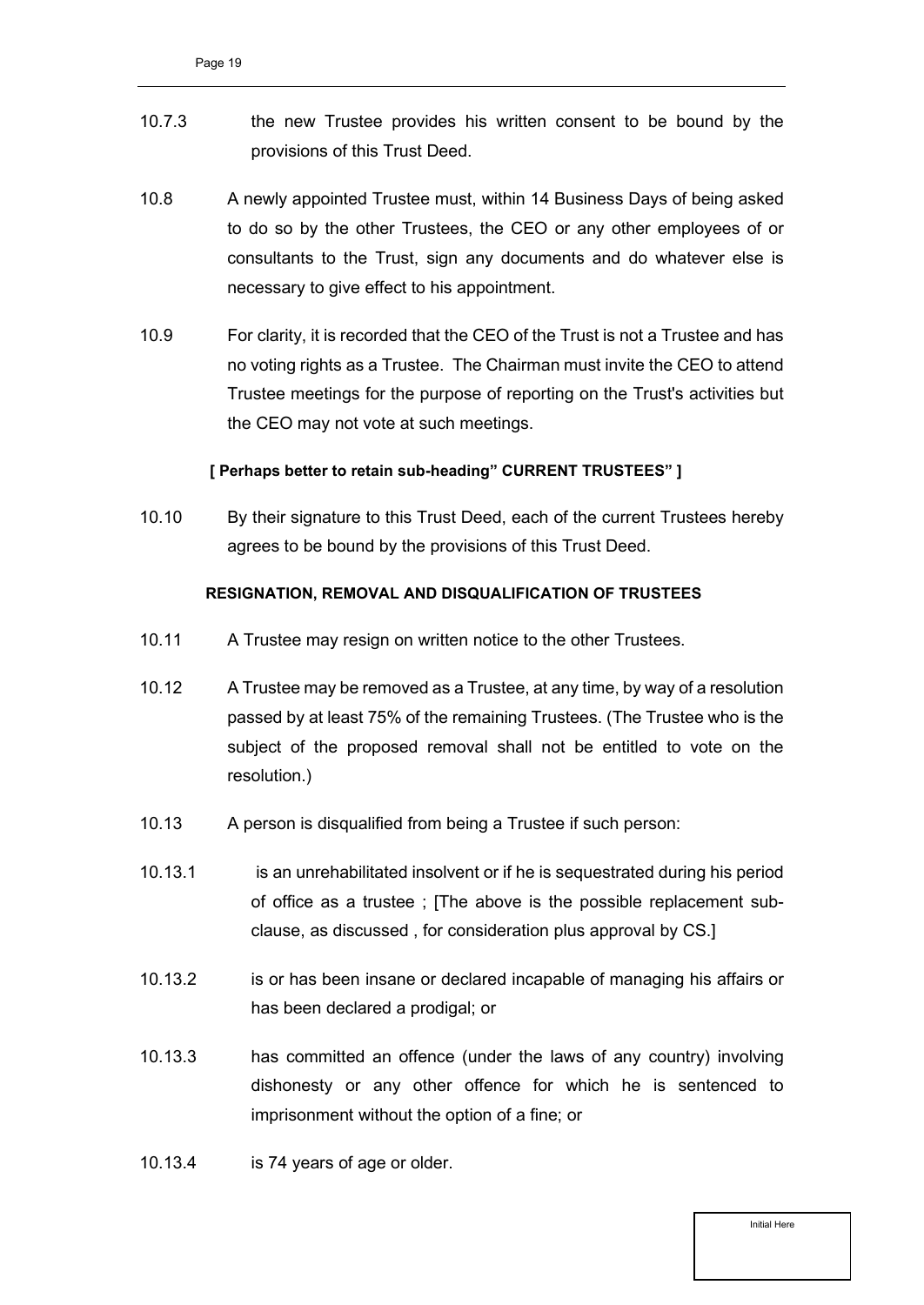#### **TRUSTEE CEASES TO HOLD OFFICE**

- 10.14 A Trustee immediately ceases to hold office if :
- 10.14.1 he resigns in terms of clause [10.11;](#page-18-0)
- 10.14.2 he is removed in terms of clause 10.12;
- 10.14.3 in the case of a Trustee appointed in terms of clause [10.4.2,](#page-17-1) he ceases to be independent;
- 10.14.4 he is disqualified from being a Trustee in terms of clause 10.13;
- 10.14.5 his fourth consecutive term of office expires; or
- 10.14.6 he is absent from 3 consecutive Trustees' meetings without an approved leave of absence from the other Trustees; or
- 10.14.7 he dies.
- 10.15 Should any Trustee who ceases to hold office fail to sign any documents and do whatever else is necessary to give effect thereto, the CEO is deemed to have been irrevocably authorised as attorney and agent of the defaulting Trustee to sign all documents and do all things necessary in his stead.

#### **REMUNERATION**

- 10.16 The Trustees who are Old Boys of the School shall not be entitled to remuneration in their capacities as Trustees but, subject to clause [8.8,](#page-14-0) the Independent Trustees are entitled to reasonable remuneration taking into account all relevant factors including the time expended, the amount, importance, complexity, difficulty and novelty of the work done, the skill, specialised knowledge and responsibility involved, the value of the assets under their administration and the income accruing on such assets. All Trustees are entitled to be reimbursed for all reasonable and pre-approved direct expenses incurred by them in attending to the Trust's affairs and business.
- 10.17 Subject to clause [8.8,](#page-14-0) any Trustee who is engaged in any profession or business (of which he is a member) may, if authorised by a resolution of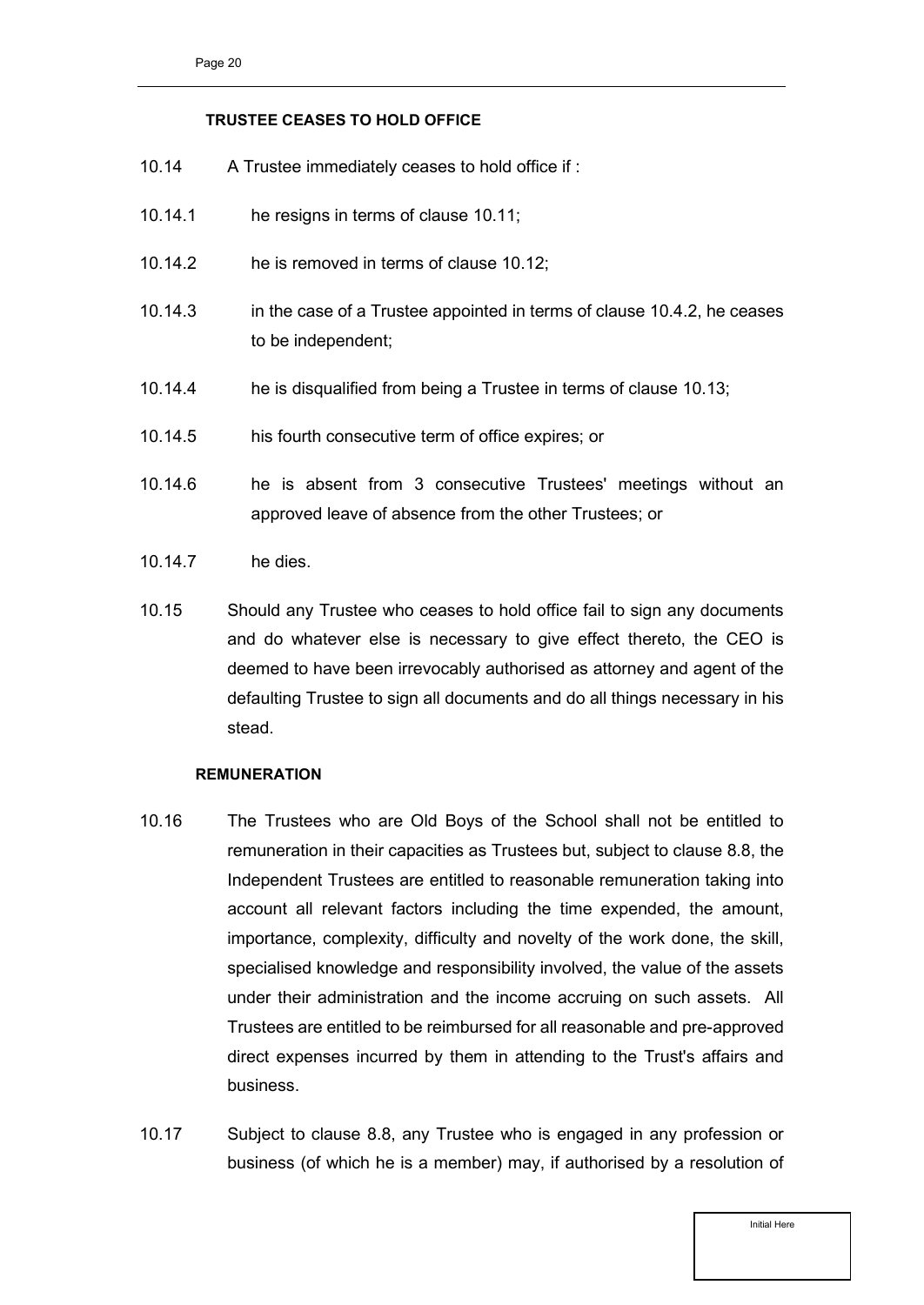the Trustees, perform any act for the Trust in his professional or business capacity. A Trustee, or any firm of which a Trustee is a member or employee, may act for the Trust, including acts which the Trustee could do personally, and may charge reasonable fees for so doing, subject to clause [8.8.](#page-14-0)

#### <span id="page-20-0"></span>11. **EXEMPTION FROM THE LODGEMENT OF SECURITY**

The Master of the High Court or any other official or authority under whose direction the Trust or any part thereof may be administered, is hereby directed to dispense with the lodgement of any security by the Trustees.

#### <span id="page-20-1"></span>12. **DECISIONS OF TRUSTEES**

- 12.1 Except as provided otherwise in this Trust Deed, all decisions of the Trustees must be passed by a simple majority.
- 12.2 In the event of an equality of votes, the Chairman shall have a second, casting vote.
- 12.3 A resolution in writing, signed by all the Trustees who are entitled to vote on that resolution, will be as effective as if it had been passed at a Trustees' meeting duly convened, held and constituted.
- 12.4 The Trustees may delegate their powers to one or more of their number, and in particular they may appoint one or more of their number for the purpose of executing any documents required by the Trust for any purpose whatsoever.

#### <span id="page-20-2"></span>13. **CHAIRMAN**

- 13.1 The Trustees must elect a Chairman who will hold office for 3 Years.
- 13.2 A Chairman must be elected every 3 Years and the retiring Chairman will be eligible for re-election, provided that he may only serve for 2 consecutive terms.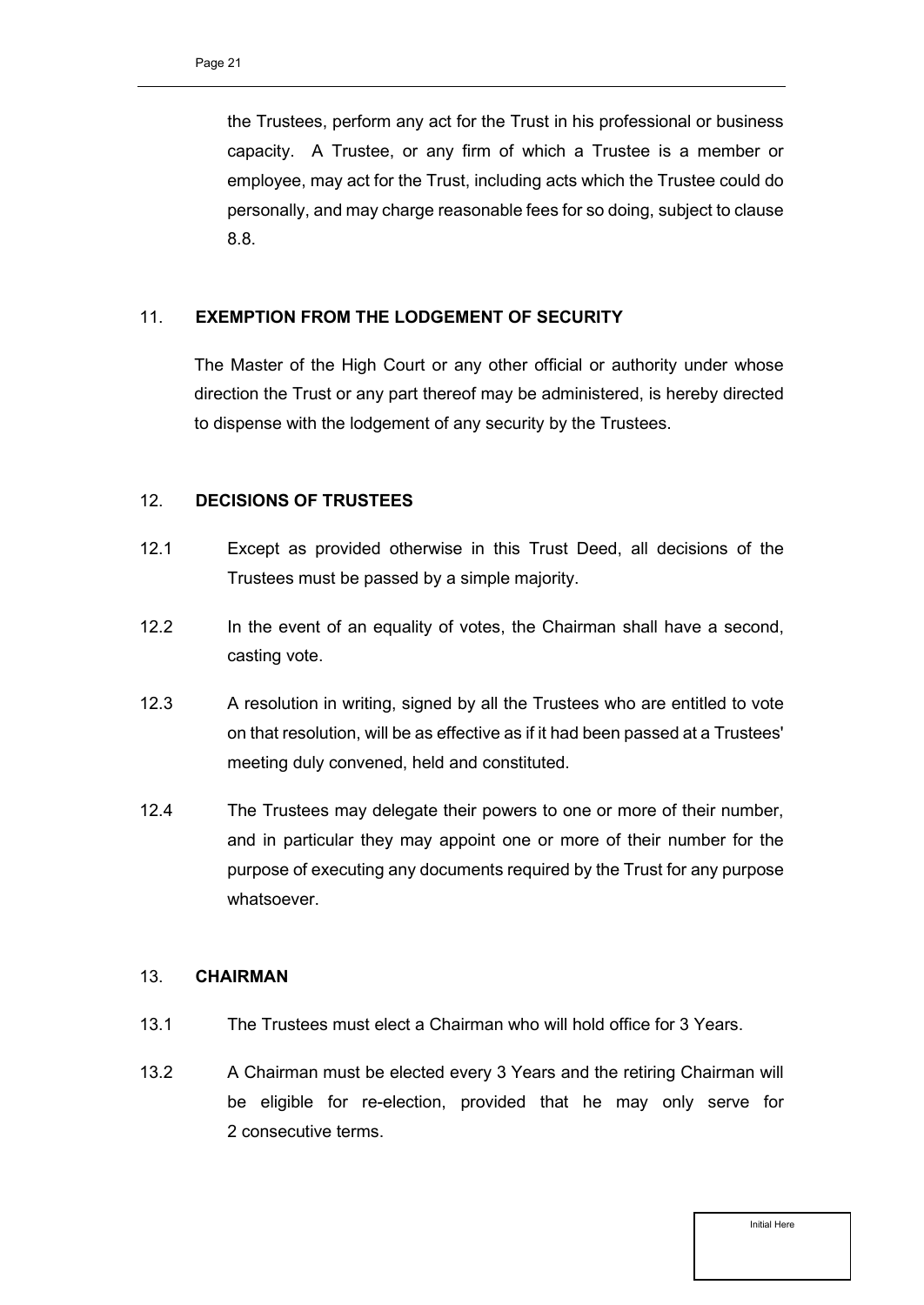13.3 Should the Chairman be absent from a duly convened Trustees' meeting, those Trustees present, providing they constitute a quorum, must appoint one of their number to chair the Trustees' Meeting.

#### <span id="page-21-0"></span>14. **MEETINGS OF TRUSTEES**

- 14.1 The Trustees must meet not less than 3 times in each calendar year. The Trustees may, subject to the provisions of this agreement, adjourn and otherwise regulate their meetings as they deem fit.
- 14.2 The Trustees may participate in and act at any meeting by way of any electronic communication or any other equipment by means of which all the people at the meeting can hear each other, including by teleconference, Skype or videoconference. Trustees who participate in meetings in this way are deemed to be attending and present at the meeting in person.
- 14.3 Any resolutions or other decisions or agreements of the Trustees are valid if they are:
- 14.3.1 adopted by a majority of Trustees present at a duly convened trustee meeting; or
- 14.3.2 adopted by written consent of a majority of Trustees given in person or by electronic communication, if all of the trustees have received prior notice of the matter to be decided; or
- 14.3.3 adopted by written consent of all the Trustees for the time being, on a round robin basis, which may be signed in counterparts.

#### **NOTICE OF TRUSTEES' MEETING**

- 14.4 Any 3 Trustees may require the Chairman to summon a meeting at any time, provided that written motivation for the meeting is submitted to the Chairman by the Trustees requesting the meeting.
- 14.5 At least 10 Business Days notice of a meeting must be given, except where, with the agreement of the Chairman, it is necessary to hold an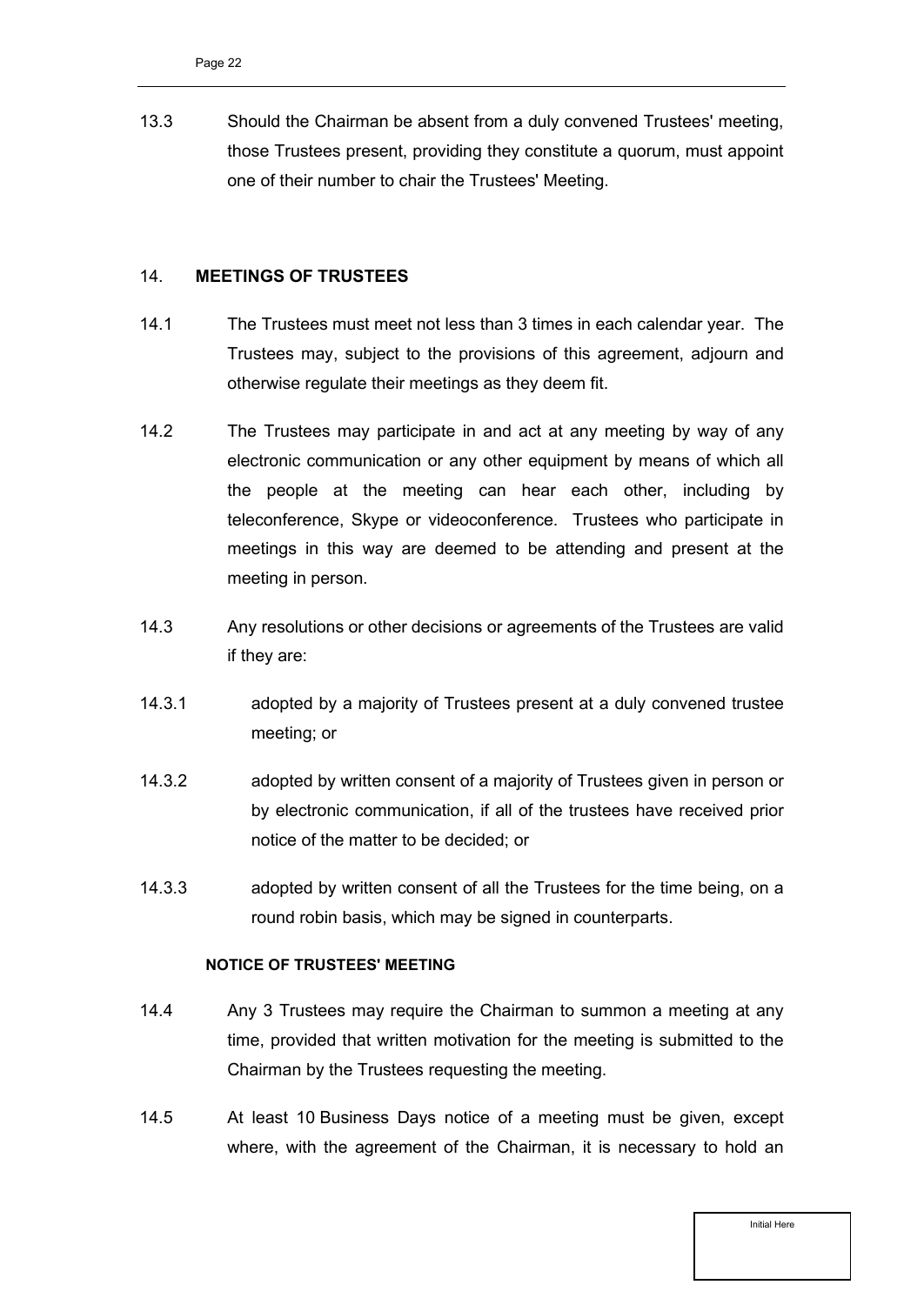Urgent Meeting, in which event lesser notice may be given. Such lesser notice must be condoned by all the Trustees.

14.6 Telephonic advice of a meeting will be deemed sufficient notice provided that it is immediately thereafter confirmed in writing.

#### **QUORUM**

- 14.7 The quorum necessary for the transaction of the business of the Trustees is 5 Trustees.
- 14.8 If a quorum is not present at a Trustees meeting within 30 minutes of the meeting being due to begin, the meeting will be adjourned to the same time, at the same place, on the same day of the week in the next week or such other time, place and date as those Trustees present may agree to, provided they give notice of the changed time, place and date to the absent Trustees.
- 14.9 Every Trustee not present must be notified of any adjournment of a meeting by phone, fax or electronic mail as soon as possible after the adjournment.
- 14.10 At the adjourned meeting, the Trustees present will be deemed to form a quorum and they may only deal with the business on the agenda for the original meeting.

#### **MINUTES**

- 14.11 The Trustees must keep minutes of all Trustees' meetings, including but not limited to:
- 14.11.1 all appointments of officers, officials and employees, employed with or without remuneration, by the Trustees;
- 14.11.2 the names of the Trustees and the persons of every committee appointed by the Trustees, present at a Trustees' meeting; and
- 14.11.3 all resolutions and proceedings of the Trustees.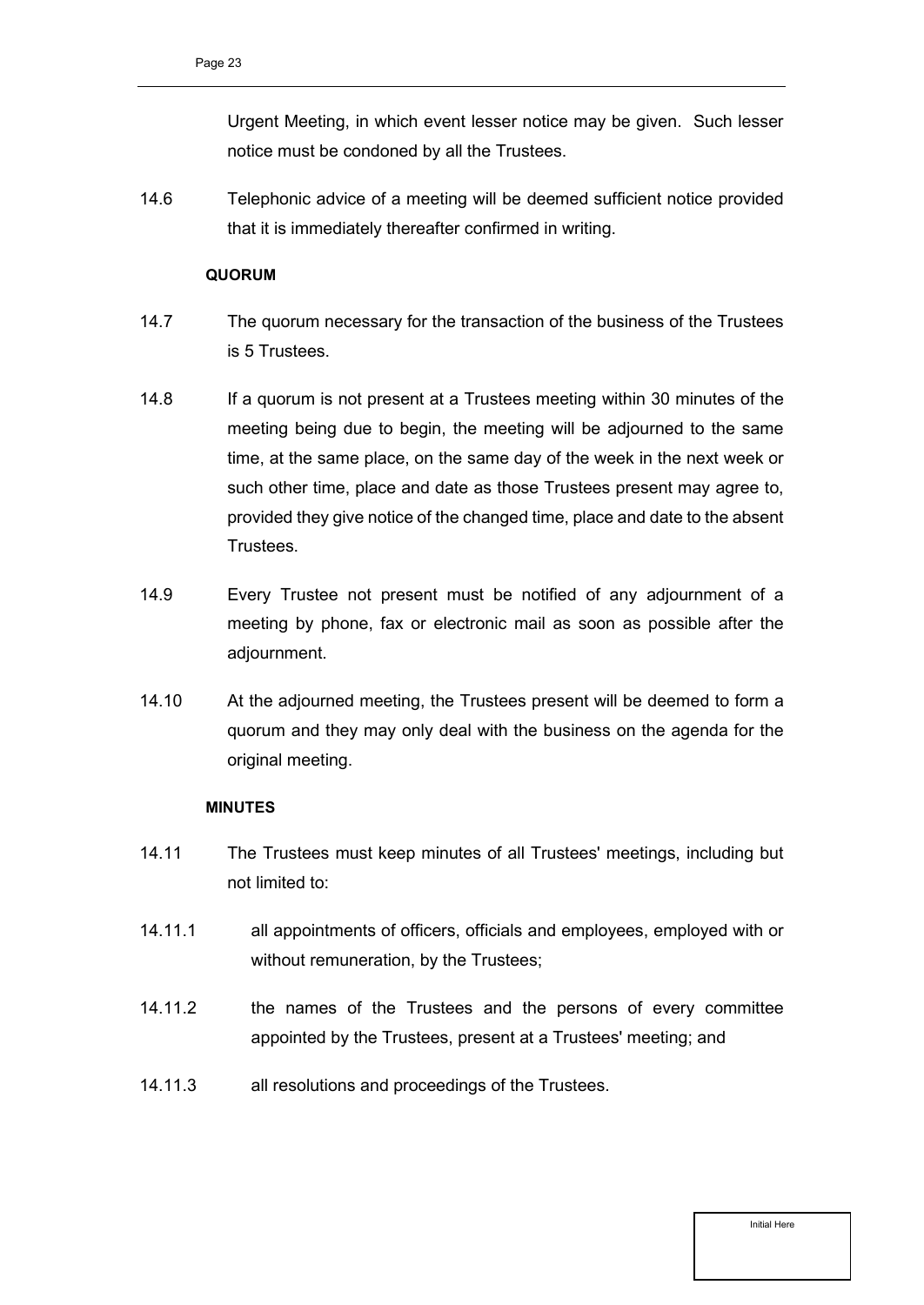#### <span id="page-23-0"></span>15. **DUTIES OF THE TRUSTEES**

The Trustees must:

- 15.1 act as Trustees of the Trust;
- 15.2 in the performance of their duties and the exercise of their powers, act with the care, diligence and skill which can reasonably be expected of a person who manages the affairs of another;
- 15.3 administer and oversee the management of the affairs of the Trust and particularly conserve and develop the funds of the Trust;
- 15.4 comply with all relevant legislation, including but not limited to the Income Tax Act, 58 of 1962 and the Trust Property Control Act 57 of 1988;
- 15.5 provide strategic and policy direction to the Trust;
- 15.6 take cognisance of the provisions of the constitution and/or mission statement of the School;
- 15.7 consider whether certain projects that are presented for consideration to the Trustees and which are for the benefit of the School, are to be funded by the Trust, whether wholly or partially;
- <span id="page-23-1"></span>15.8 [This deletion was proposed in Erika's draft of June 2018, presumably on the basis that the power to appoint a CEO etc is covered in clause 16.2 below but without the obligation of doing so?]appoint auditors of the Trust and in this regard it is recorded that the first auditors are BDO Spencer Stuart of Durban, who shall hold office until replaced by a resolution of the Trustees to that effect;
- 15.9 pay all expenses of and incidental to the operation of the Trust; and
- 15.10 discharge their duties and responsibilities in terms of this Trust Deed and comply with the conditions stipulated herein.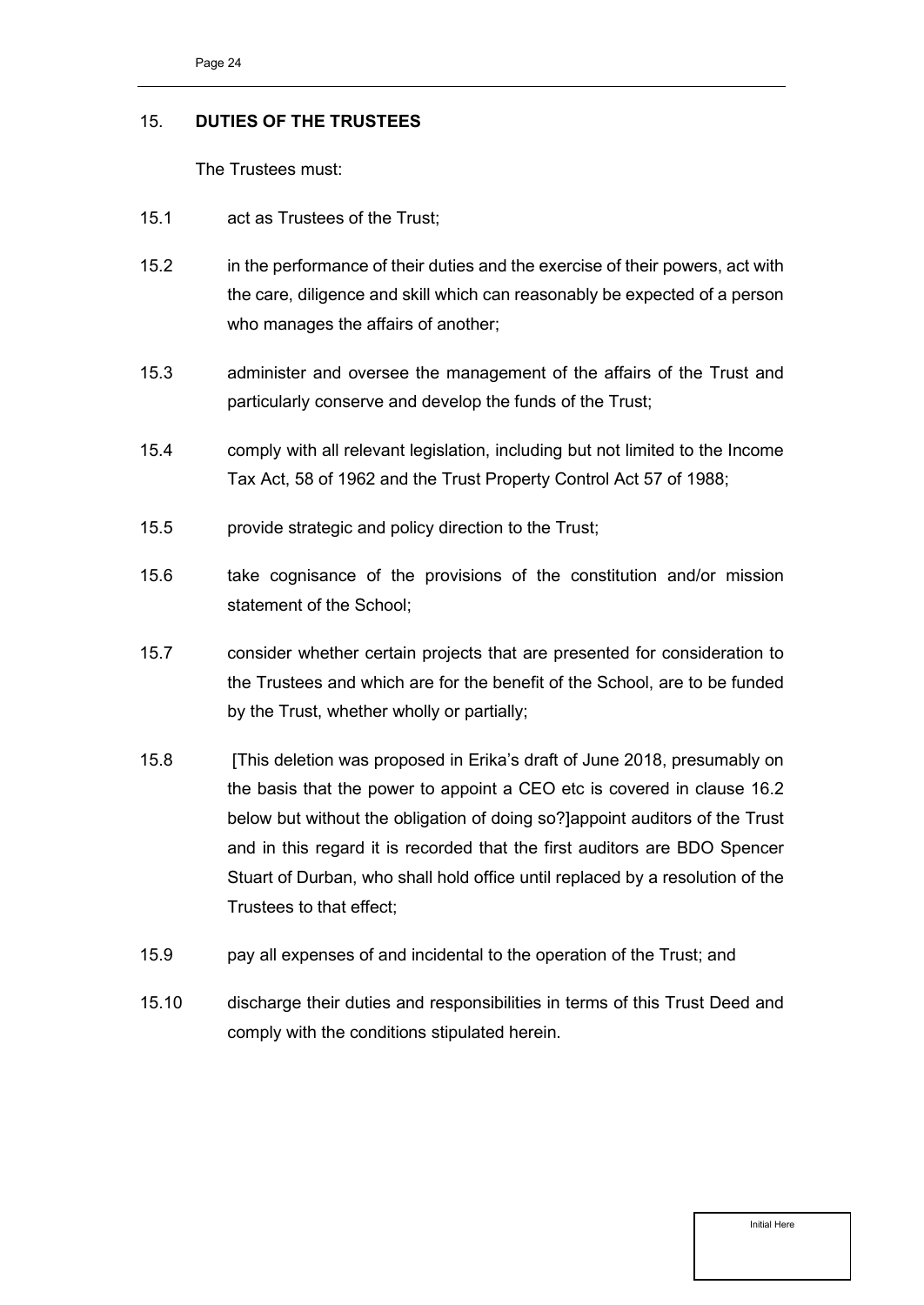#### <span id="page-24-0"></span>16. **POWERS OF THE TRUSTEES**

Subject to the terms and conditions of this Trust Deed, the Trustees will have unfettered discretion to determine all matters relating to the administration and strategic direction of the Trust and arising therefrom. The Trustees are hereby vested with such powers as are usually enjoyed by Trustees and without prejudice to the generality of this provision, and in addition to the powers elsewhere herein set out, the Trustees will have the following rights and powers, namely to:

- 16.1 delegate such powers as may be necessary for the proper execution of their duties to such persons, organisations or entities they deem fit;
- 16.2 appoint a CEO and any other persons, as may be deemed necessary or desirable, as officials or employees of the Trust;
- 16.3 subject to clause [8.8,](#page-14-0) determine the remuneration, if any, to be paid to the CEO or any other person employed by the Trust;
- 16.4 dismiss any persons employed by the Trust, including the CEO, for good and sufficient reasons;
- 16.5 engage the services of professional practitioners, agents, independent contractors and tradesmen for the performance of work and the rendering of services necessary or incidental to the affairs or property of the Trust and to pay for any such professional services;
- 16.6 engage in fund-raising activities provided that:
- 16.6.1 should the services of a fund-raiser be used for the collection of contributions, the commission, remuneration and expenses of the fundraiser must not exceed a percentage of the total proceeds of the collection as determined by the Trustees and whose remuneration for any funds raised should be disclosed to a potential donor or those representing him/her before any donation from him/her or his/her estate, as the case may be, is accepted ; and
- 16.6.2 such fund-raising activities must be conducted under the supervision and control of the Trustees;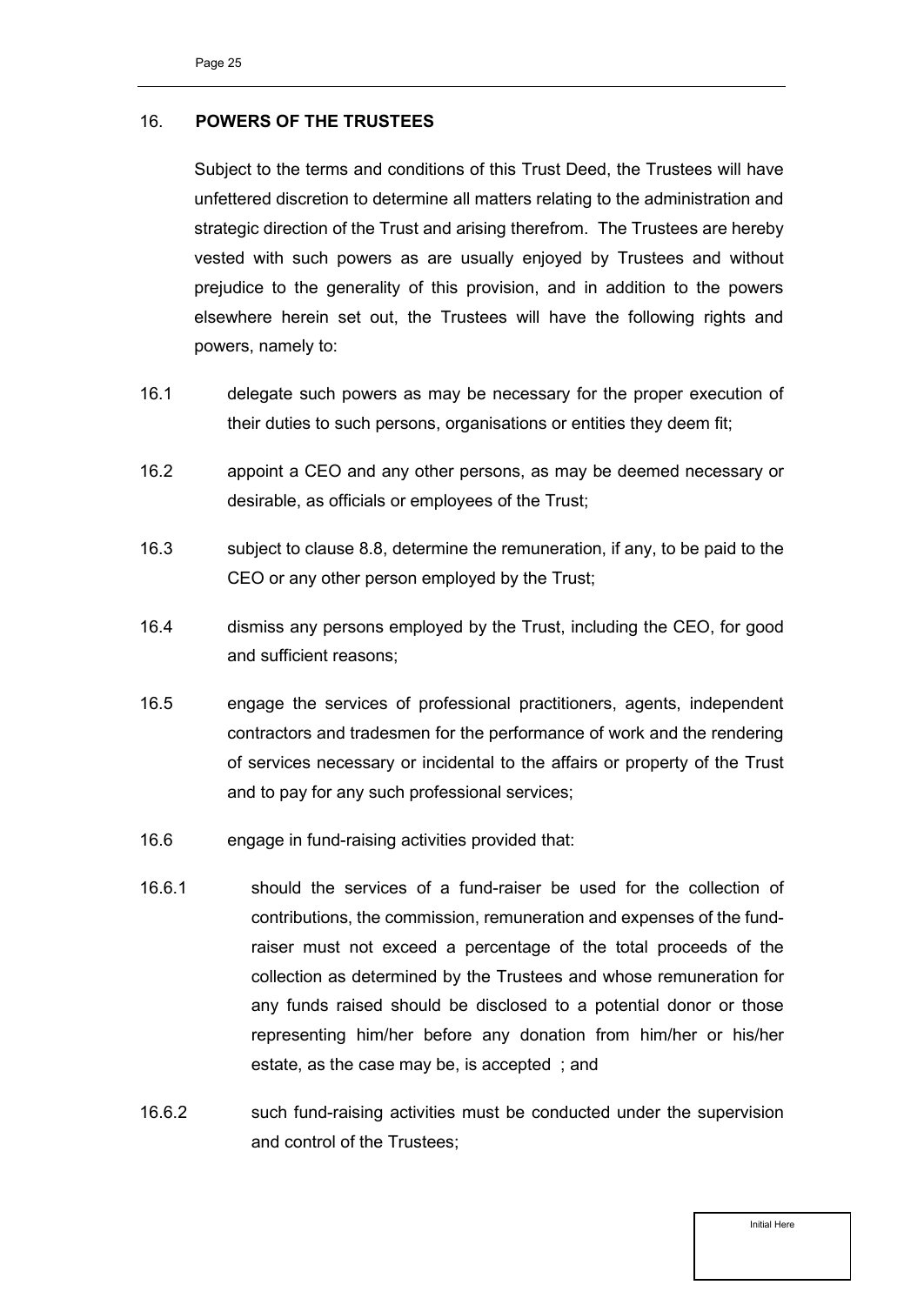- 16.7 operate any banking account, make deposits and receive cheques, deposits, promissory notes and/or bills of exchange;
- 16.8 purchase, take on lease, or otherwise acquire and hold any immovable or movable property which the Trustees may think necessary or convenient to fulfil the objects of the Trust;
- 16.9 sell, improve, manage, develop, transfer, exchange, dispose of, mortgage, pledge, turn to account, lease out on a systematic basis or otherwise deal with all and any kind of property, both movable and immovable, and any assets or rights acquired or to be acquired by the Trust and pay any rates, taxes and other charges including insurance premiums thereon, repairs and the like provided that the Trustees will not have the power to enter into any transactions or investments of a patently speculative nature; and
- 16.10 borrow or raise money by bank overdraft or in such other manner as the Trustees may deem advisable and, if necessary, secure the repayment of moneys so borrowed by passing or registering mortgage bonds and/or notarial bonds (whether special or general), over any or all of the assets or properties of the Trust and/or pledge any securities or rights of whatsoever kind of the Trust and pledge the whole or a portion of the revenue of the **Trust**

#### <span id="page-25-0"></span>17. **INVESTMENTS**

- 17.1 The Trustees must:
- 17.1.1 subject to clause [8.2,](#page-13-1) invest or re-invest any monies not immediately required for ordinary working expenditure, with power to change and exchange such investments from time to time; and
- 17.1.2 decide whether any amounts received from the investments of the Trust must constitute capital or interest.
- 17.2 All investments or re-investments must be made in the name of the Trust and it will be permissible for any 2 of the Authorised Signatories to give any power of attorney necessary for the transfer of fixed property, shares, securities and likewise to sign any documents necessary to lodge, cancel or cede bonds or other securities, provided that the Trust may appoint one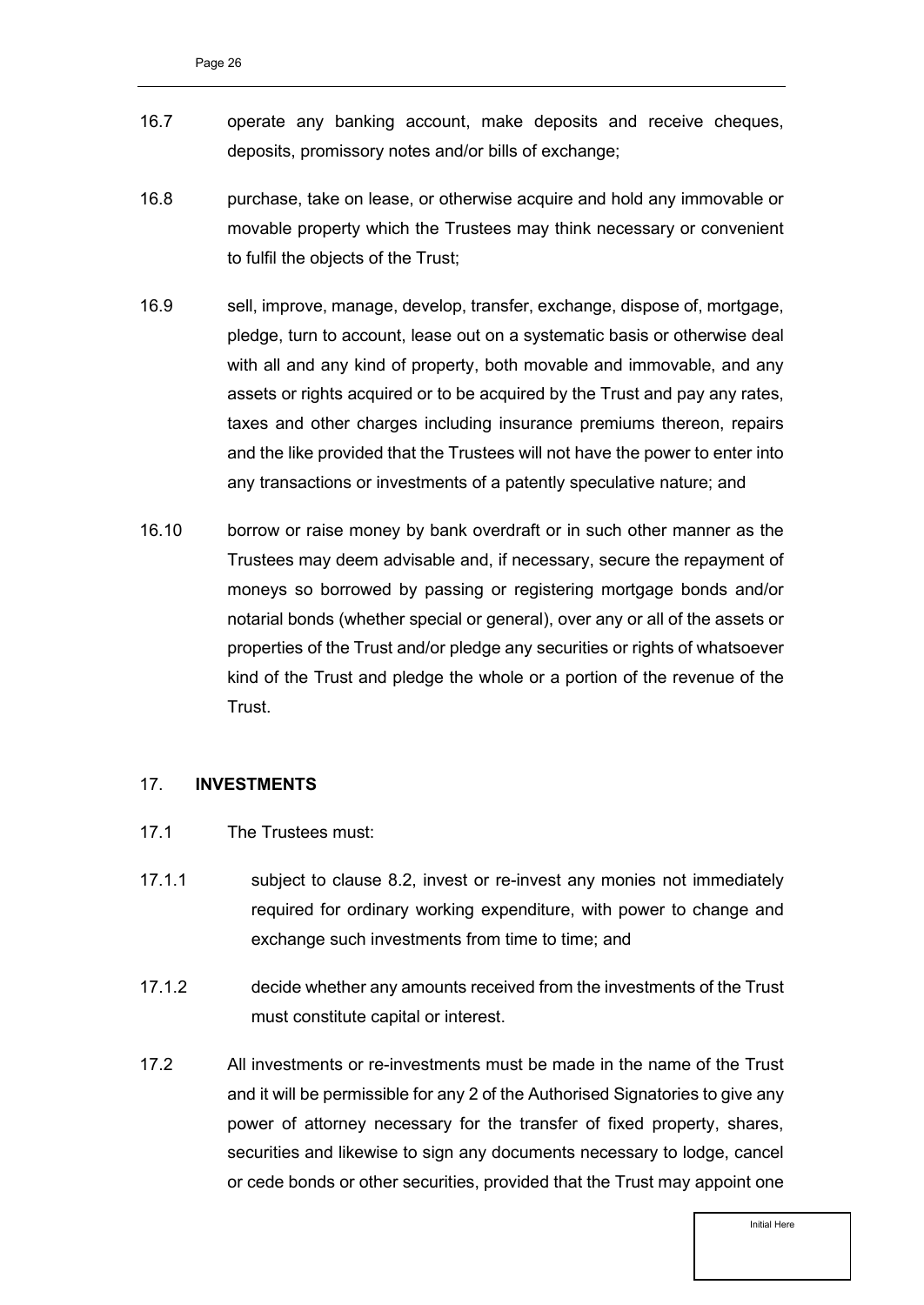or more professional asset managers for the purpose of the control, management and reinvestment of certain of the assets of the Trust and to this end, may authorise, on suitable terms and conditions, representatives of the asset managers to transfer shares, securities and the like of the Trust.

- 17.3 The Trustees may not hold or acquire shares or loans or participations of any nature in any private companies, trusts, partnerships or similar on behalf of the Trust, other than if required by a donor as envisaged in clause [8.2.4.](#page-13-2)
- 17.4 The Trustees must ensure that a monthly investment report is prepared and circulated amongst the trustees which must set out the Trust's total investments, the institution in which the amounts or assets are invested, the annual growth in such investment and any other information which the Trustees consider relevant.

#### <span id="page-26-0"></span>18. **OPENING OF BANK ACCOUNTS AND PAYMENTS**

- 18.1 The Trustees must:
- 18.1.1 deposit all amounts received by or accruing to the Trust into the Trust's bank account; and
- 18.1.2 make all payments by way of cheques, drawn on the Trust's bank account and signed by an Authorised Signatory or electronic fund transfers authorised by an Authorised Signatory, unless otherwise unanimously agreed by the Trustees.
- 18.2 The signature of any 2 of the Authorised Signatories is required to open a bank account on behalf of the Trust.
- 18.3 The Trust may make duly authorised payments by way of electronic funds transfer.
- 18.4 All electronic funds transfers and other payments must be authorised in accordance with the Trust's internal authorisation policy document. [Query: Does the Trust have an internal authorisation policy document?]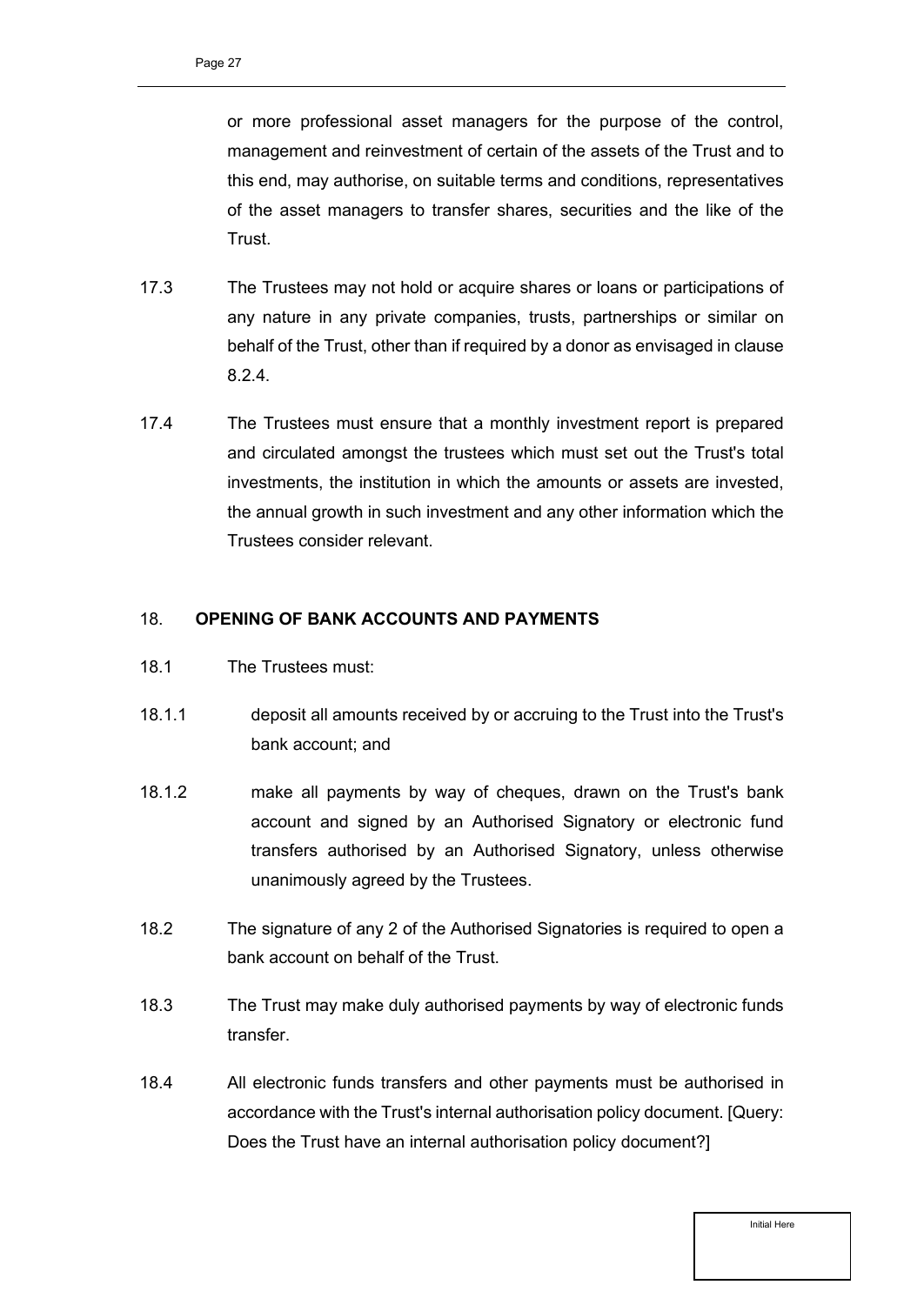18.5 Any liability of the Trust to make payment, whether by way of electronic funds transfer, cheque, cash or otherwise, where the provisions of both this clause 17 and the most current internal authorisation policy document regarding payments have not been complied with, will be recoverable personally from the person/s who made or authorised such payment.

#### <span id="page-27-0"></span>19. **AUDITORS AND BOOKS OF ACCOUNT**

- 19.1 The Trustees must cause proper books of account to be kept on behalf of the Trust and ensure that these books of account are audited each financial year by the Auditors.
- <span id="page-27-1"></span>19.2 The Trustees must cause monthly management accounts for the Trust to be prepared and circulated to all Trustees, which must detail all income and expenses accrued to or incurred by the Trust in the past month and all assets and liabilities of the Trust and which must include a copy of the current bank statement for the Trust as an attachment.
- 19.3 The Trustees must, within 6 Months after each financial year end, cause annual financial statements of the Trust to be prepared for the previous financial year in accordance with all applicable financial reporting standards and prevailing accounting practices, setting out:
- 19.3.1 the assets of the Trust including the current valuation of any assets other than cash;
- 19.3.2 the liabilities, if any, of the Trust;
- 19.3.3 a revenue and expenditure account for the Year;
- 19.3.4 a schedule showing all amounts loaned or paid by the Trust to the School and the purposes for which such loans or payments have been made; and
- 19.3.5 such commentary on the financial affairs of the Trust and on its general activities as the Trustees may deem appropriate (this commentary will constitute an annual report on the Trust).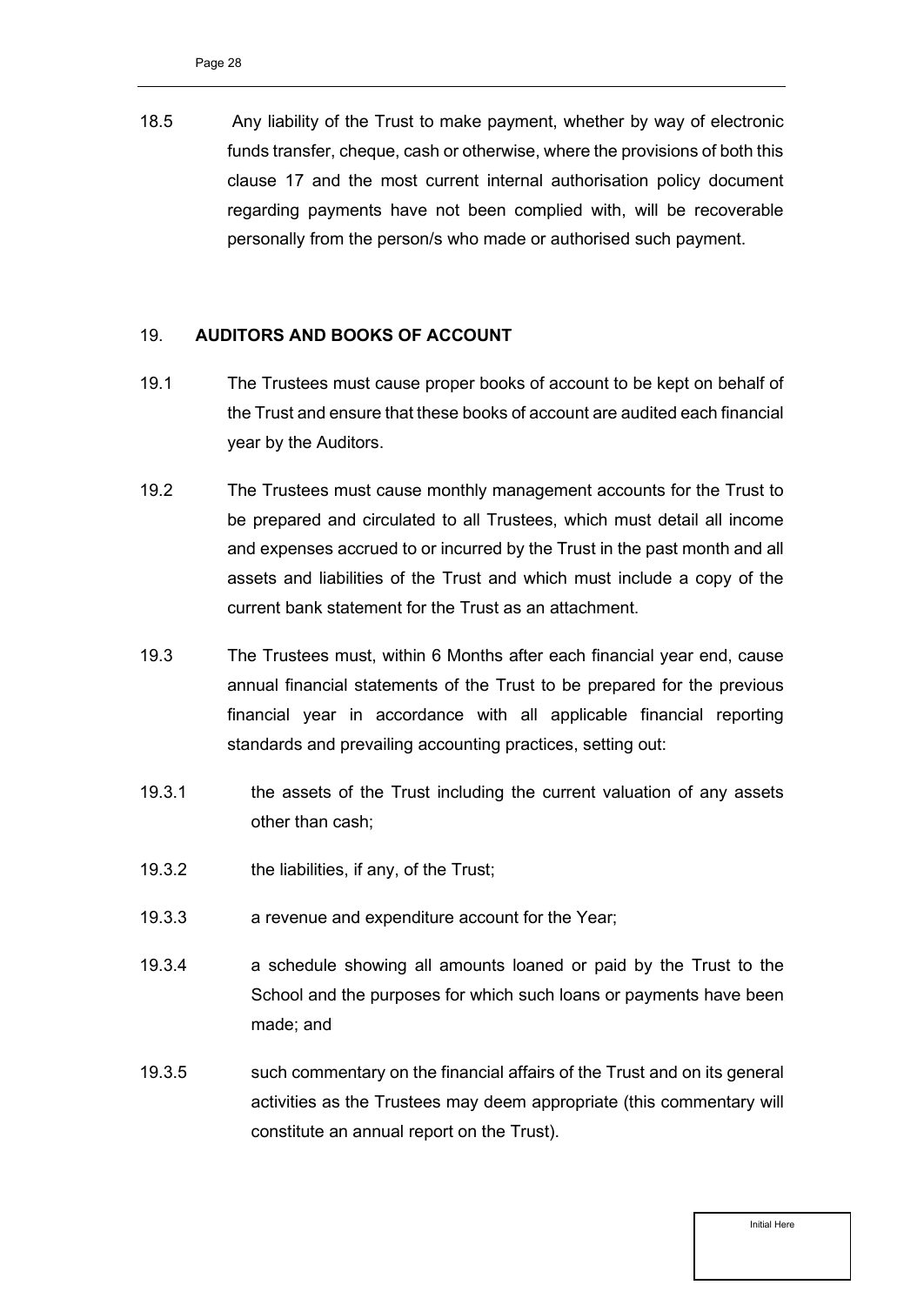- 19.4 The Trustees must provide the Auditors with access to all books of account, vouchers and records of the Trustees and must provide the Auditors with such additional information and explanations as may be necessary for the proper performance of their duties.
- 19.5 A copy of the bank statement referred to in clause [19.2,](#page-27-1) duly signed by the Chairman and the CEO, must be furnished to each Trustee.
- 19.6 The annual audited financial statements of the Trust must be placed in the public domain within 9 months of each financial year end in a manner determined by the Trustees but which must include publication in full on the Trust's website.

#### <span id="page-28-0"></span>20. **FINANCIAL YEAR END**

The financial year end of the Trust is 31 December.

#### <span id="page-28-1"></span>21. **LIABILITY OF THE TRUSTEES**

- 21.1 Subject to clause [21.2,](#page-28-2) a Trustee will not be liable for any loss to the Trust or trust fund by reason of any mistake or omission made in good faith by himself, his employees or agents or by reason of any other matter or thing, except fraud or wilful wrong doing by such Trustee. In particular, no Trustee will be liable for the negligence or fault of any person employed by the Trustees or for any loss as a result of the inability of the Trustees to recover the whole or any part of the principal or interest of any investments made by the Trustees in pursuance of the powers herein contained.
- <span id="page-28-2"></span>21.2 In the performance of his duties and the exercise of his powers, a Trustee must act with the care, diligence and skill which can reasonably be expected of a person who manages the affairs of another.
- 21.3 Subject to compliance with the provisions of clause [21.2,](#page-28-2) the Trust indemnifies and holds harmless each Trustee against all claims, demands and actions of whatever nature that may be made upon or brought against him or them, either jointly or severally and arising out of or in connection with his or their duties as Trustees.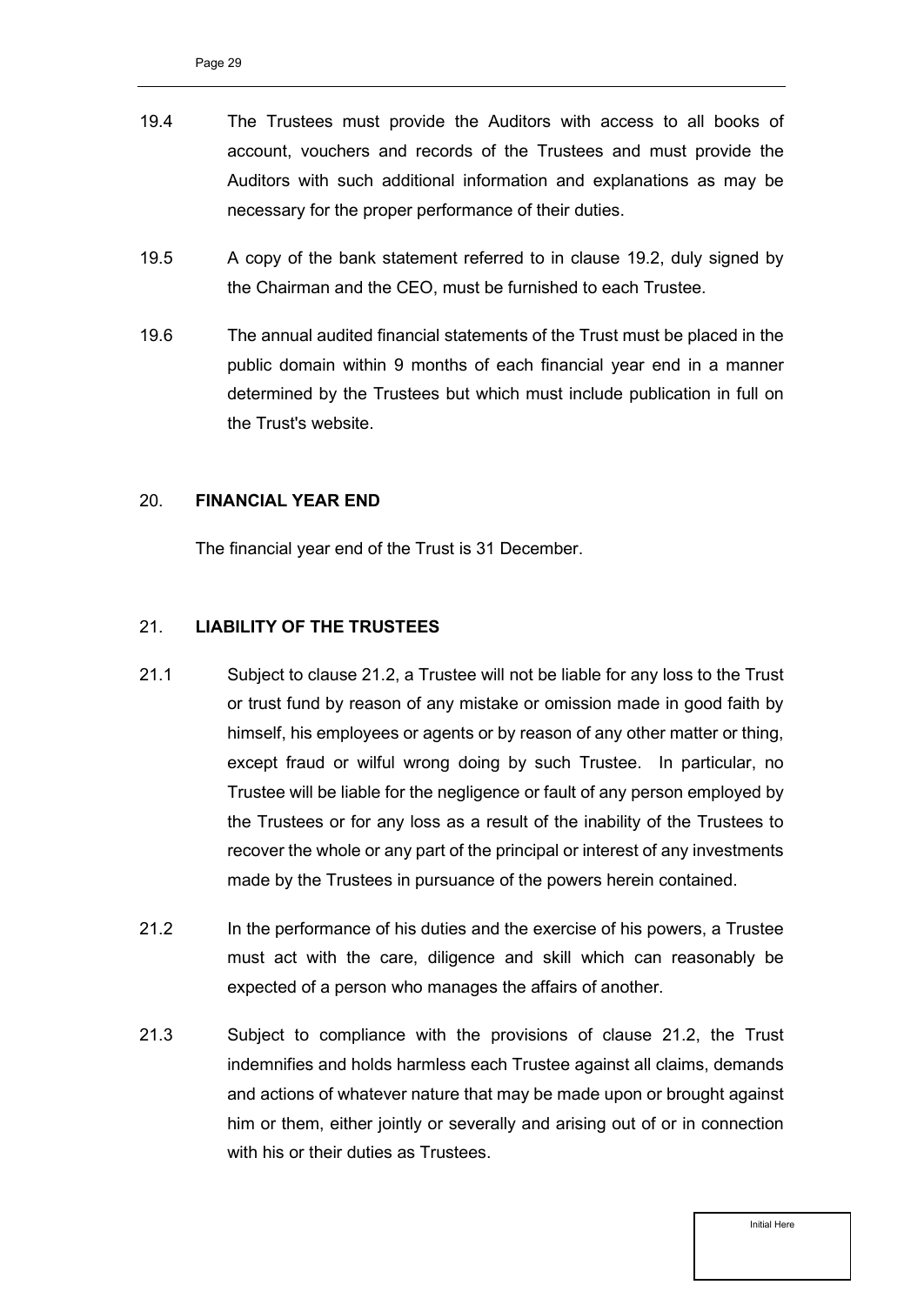#### <span id="page-29-0"></span>22. **ANNUAL GENERAL MEETINGS**

- 22.1 The Trustees must hold a general meeting annually and must invite the following persons to attend, by written notice given on not less than 20 (twenty) Business Days before the date of the meeting by written or email notice and/or by the placing of the notice on the Trust's website :
- 22.1.1 current and past Trustees of the Trust;
- 22.1.2 all donors who, during the past financial year, have donated to the Trust amounts, goods or services valued at R10 000 or more, increased annually by the Trustees in accordance with the headline consumer price index for urban areas as published by Statistics South Africa in that year;
- 22.1.3 any lifetime donors who, in any financial year, have donated to the Trust amounts, goods or services valued at R250 000 or more increased annually by the Trustees in accordance with the headline consumer price index for urban areas as published by Statistics South Africa in that year;
- 22.1.4 the present and past chairmen of the governing body of the School who have held those positions at any time during the previous 5 years;
- 22.1.5 the current and all past headmasters of the School; and
- 22.1.6 all current and past Head Boys, Academic Duxes and Presidents of the DHS Students Representative Council. [If the above invitees are to be specifically mentioned in the notice, it would be advisable to prepare a standard notice to be used each year, and published on the Trust's website, which will incorporate items 22.1.1 to 22.1.6 i.e. describing who is invited to the AGM. It is apparent that the invitees are limited to the people contemplated in the above sub-clauses, but I don't think that it will be strictly necessary to specify names of the invitees.
- 22.2 The agenda will be determined by the Trustees and included in the notice and will at least include:
- 22.2.1 confirmation of the agenda, timeous notice of the AGM having been given and that the meeting is quorate;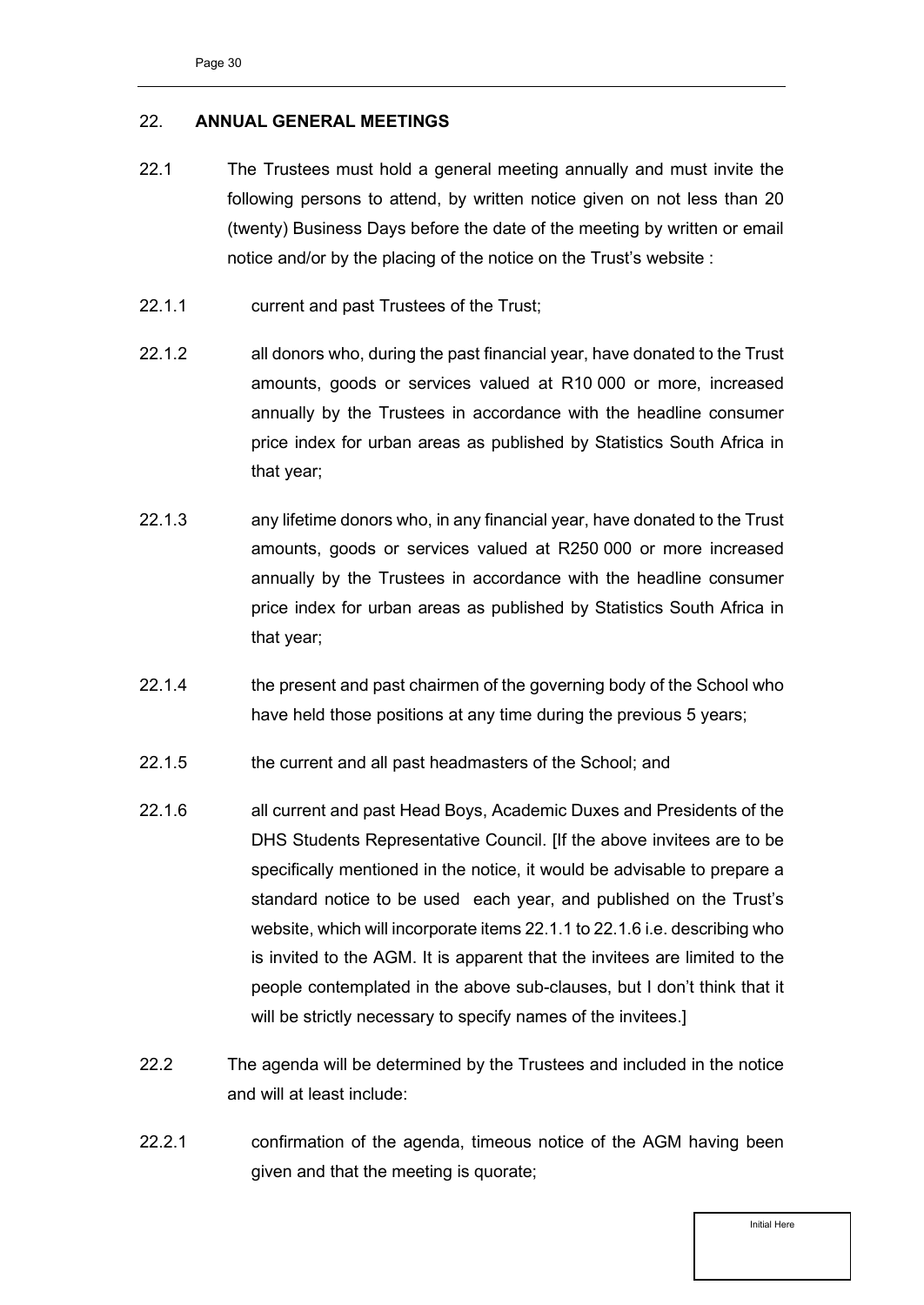- 22.2.2 the presentation of the Trust's audited annual financial statements for the prior calendar year;
- 22.2.3 an explanation of any changes, if applicable, made to the Trust Deed during the prior calendar year;
- 22.2.4 a report on the activities of the Trust in the previous calendar year and current calendar year to date; and
- 22.2.5 the tabling of the curriculum vitae of any new Trustees;
- <span id="page-30-0"></span>22.2.6 an annual compliance certificate from the Compliance Attorneys prepared as part of the year end audit confirming that all of the provisions of the Trust Deed have been complied with in that year or detailing any non-compliance with the Trust Deed and which Trustees were, in their opinion, responsible for such non-compliance, if possible; provided always however that the Compliance Attorneys will not be required to report on compliance relating to the accounting and taxation obligations of the Trust but will be required to report on any breach or qualification in regard thereto which is reported by the Trust's auditors;
- 22.2.7 if the certificate referred to in clause [22.2.6](#page-30-0) indicates that any of the provisions of the Trust Deed have not been complied with, a written report from the Trustees indicating the actions they intend to take to rectify the points of non-compliance and the time frame for those actions.
- 22.3 The Trustees and those involved with the preparation of any AGM are encouraged to take steps, before and after the giving of the notice of the AGM, to ascertain the number of persons intending to attend the AGM with a view to selecting a suitable venue or changing an existing venue should circumstances require such a change. Steps should be taken to notify all concerned with the address of the venue of the AGM and, if applicable, any changes thereto. **[To be considered**]
- 22.4 Those present at the meeting shall be entitled to condone any failure to observe the provisions of this Trust Deed relating to the convening of, notice of and the conducting of the AGM, whether real or perceived, provided always that if condonation is given on the basis that steps are to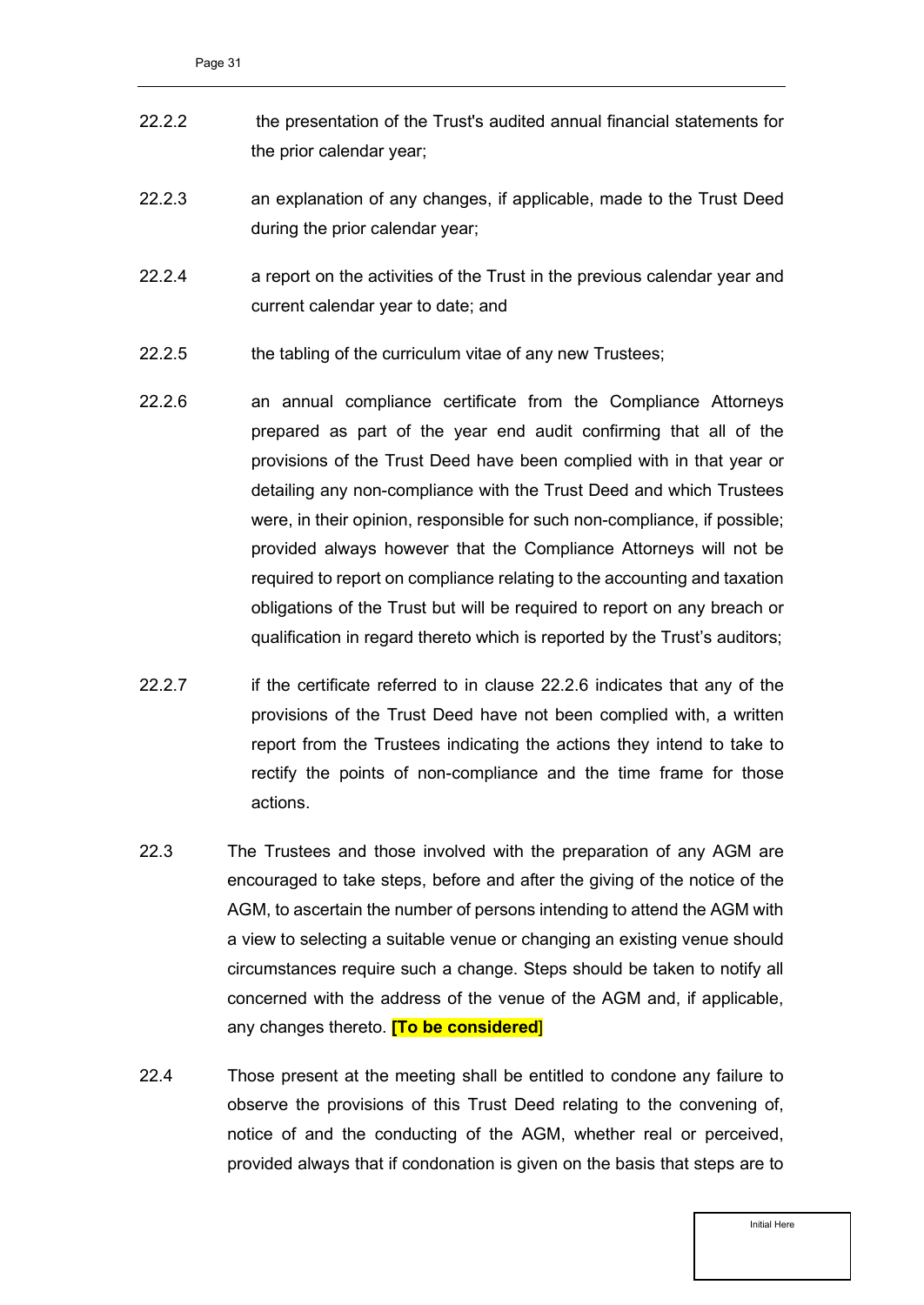be taken to mitigate any prejudice that might have occurred as a consequence of such failure to comply with the provisions of the Trust Deed relating to the AGM, the Trustees must procure that such steps are duly taken. [In this respect, should there be an incident of *vis major* or *casus fortuitus* (such as a pandemic) which renders it impossible or impractical to comply strictly with the provisions of this clause 22, the Trustees shall be entitled to determine how to proceed with the annual general meeting in those circumstances, which may include the meeting being conducted through technology in the form of a "virtual meeting".] [Slight paraphrasing of Don's proposals to be considered]

- 22.5 The Trustees will determine if any matters are to be put to the forum for a vote or not and whether such vote will be binding on the Trustees or merely advisory.
- 22.6 The provisions of this Trust Deed regarding the requirements for a valid meeting of the Trustees shall apply, mutatis mutandis, also to the AGM save to the extent otherwise specified or implied in this clause 22 and subject also to the provisions of clause 22.4 above relating to condonation.

#### <span id="page-31-0"></span>23. **AMENDMENT OF TRUST DEED**

- 23.1 The terms of this Trust Deed may be amended by either –
- 23.1.1 unanimous agreement in writing by the Trustees or;
- 23.1.2 by a resolution taken by the Trustees at a Trustees' meeting and approved by at least 75% of all the Trustees at that time, provided that:
- 23.1.2.1 such vote must be taken at a duly called and properly quorate meeting of the Trustees; and
- 23.1.2.2 unless waived by all Trustees in writing, not less than 20 (Twenty) Business Days' notice of the intention to amend this Trust Deed is given in writing to each Trustee specifying the date, time and place of the meeting at which such amendment will be considered and giving precise details of the amendment intended, the reasons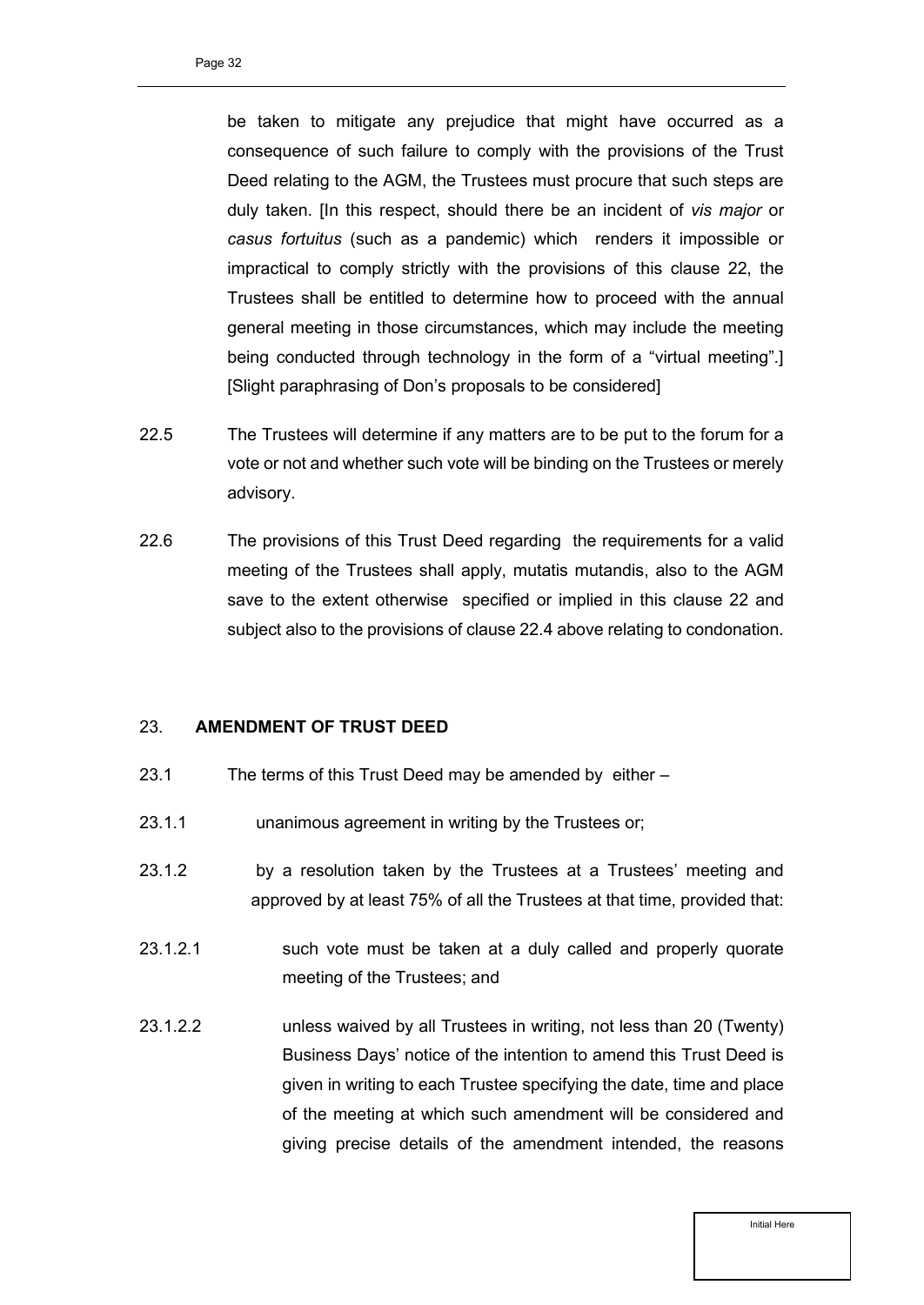therefore and the meaning and effect of the amendment and a copy of this notice (if applicable) is also delivered to the Governing Body.

- 23.2 Copies of all amendments of this Trust Deed, from time to time must be submitted, as soon as reasonably practicable in the circumstances, to the South African Revenue Service.
- 23.3 Notwithstanding anything to the contrary contained in this clause 23, any proposed amendment to the definition of the Beneficiaries must be approved, either in writing or by a vote at a meeting of the Trustees by all of the Trustees (that is the full complement of the Trustees at the time) for the amendment to be valid.

#### <span id="page-32-0"></span>24. **DISSOLUTION OF THE TRUST**

The Trust may be terminated by the Trustees at any time, by a vote by Trustees receiving at least 75% approval of all the Trustees, provided that:

- 24.1 there are a minimum of 5 trustees in office all voting in favour of the termination;
- 24.2 such vote must be taken at a duly called and properly quorate meeting of the Trustees;
- 24.3 not less than 20 (twenty) Business Days' notice of the intention to terminate this Trust Deed is given in writing to each Trustee specifying the date, time and place of the meeting at which such termination will be considered and giving precise reasons for the termination, and a copy of this notice is also delivered to the Governing Body;
- 24.4 the Trust shall not terminate as long as the primary beneficiary, being the School, exists unless there is a unanimous of the Trustees to that effect and there are the minimum required number of Trustees then in office; and
- 24.5 the Trust shall immediately be terminated if the primary beneficiary, being the School, ceases to exist, provided that the Trustees shall not terminate the Trust within a period of 5 years after the cessation of the existence of the School if there are secondary beneficiaries receiving benefits at that time of that the School ceases to exist.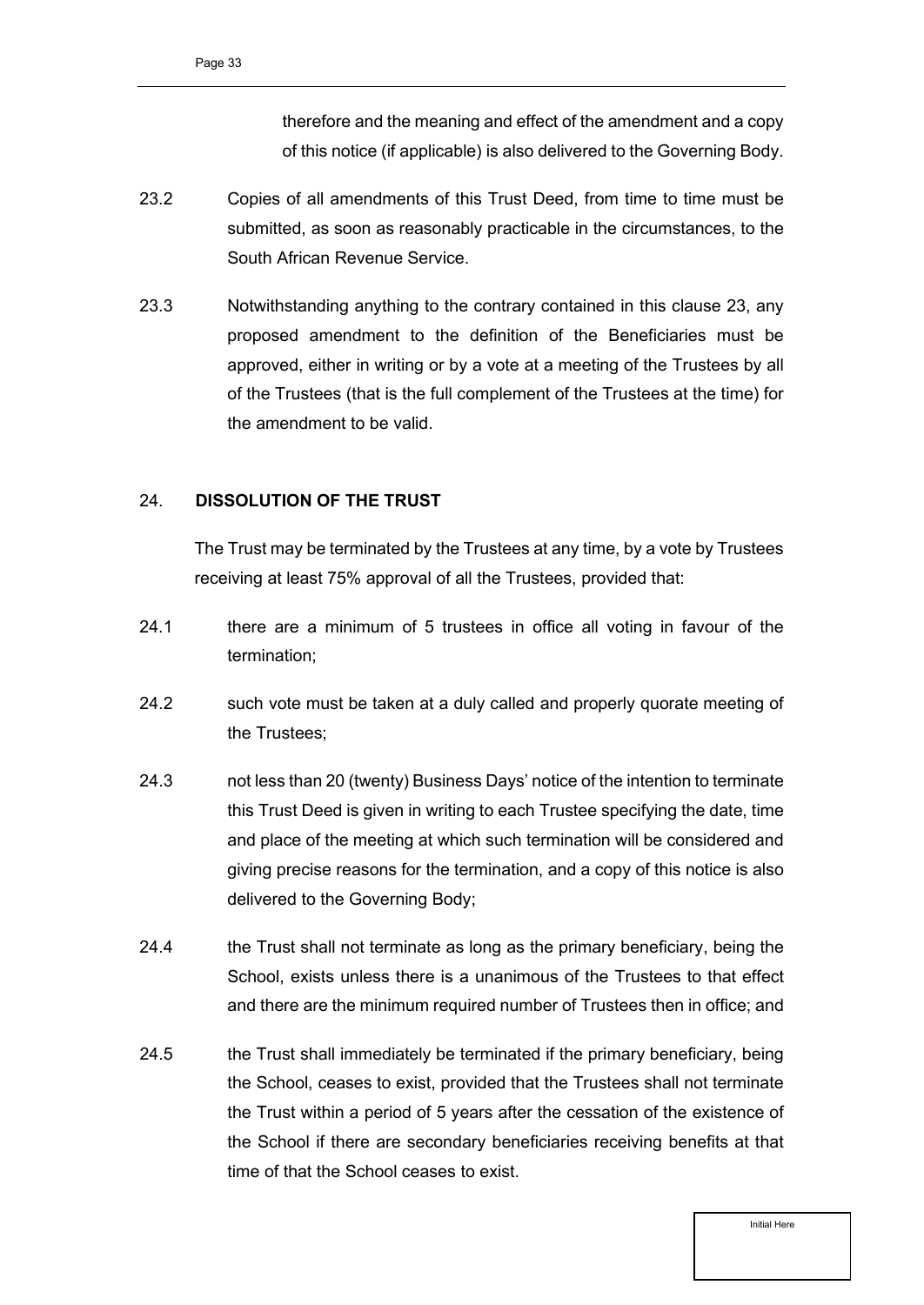#### <span id="page-33-0"></span>25. **DISTRIBUTION OF ASSETS OF THE TRUST ON DISSOLUTION**

If, after the dissolution of the Trust, any capital, assets or revenue remaining after the payment of all debts and liabilities of the Trust, must be transferred as a free gift :

- 25.1 to one or more Beneficiaries, as provided for in clause [5;](#page-10-0) or
- 25.2 failing any or all of the Beneficiaries, then to any public benefit organisation which is tax-exempt in terms of section 10(1)(cN) of the Income Tax Act and which has similar nature and objects as Trust or the School; or to any institution, board or body which is exempt from tax under the provisions of section 10(1)(cA)(i) of the Income Tax Act, which has as its sole or principal object the carrying on of any public benefit activity and which has similar nature and objects as Trust or the School;

and, in either event, which recipient must be required to use that residue and those assets transferred to it solely for purposes of carrying on one or more public benefit activities as defined in the Income Tax Act.

#### <span id="page-33-1"></span>26. **PROTECTOR**

- 26.1 Notwithstanding anything to the contrary contained herein, the prior or simultaneous written consent of the Protector is required by the Trustees if they exercise any power or pass any resolution to:
- 26.1.1 change the terms of the Trust Deed in terms of clause [23;](#page-31-0)
- 26.1.2 dissolve the Trust and distribute to Beneficiaries in terms of clause [24;](#page-32-0)
- 26.1.3 change the Compliance Attorneys;
- 26.1.4 change the Auditors in terms of clause [15.8;](#page-23-1) or
- 26.1.5 make any income or capital awards or loans to secondary or optional Beneficiaries as defined in clauses [5.2](#page-10-3) and/or 5.3 above.
- 26.2 The consent of the Protector shall not be unreasonably withheld or delayed.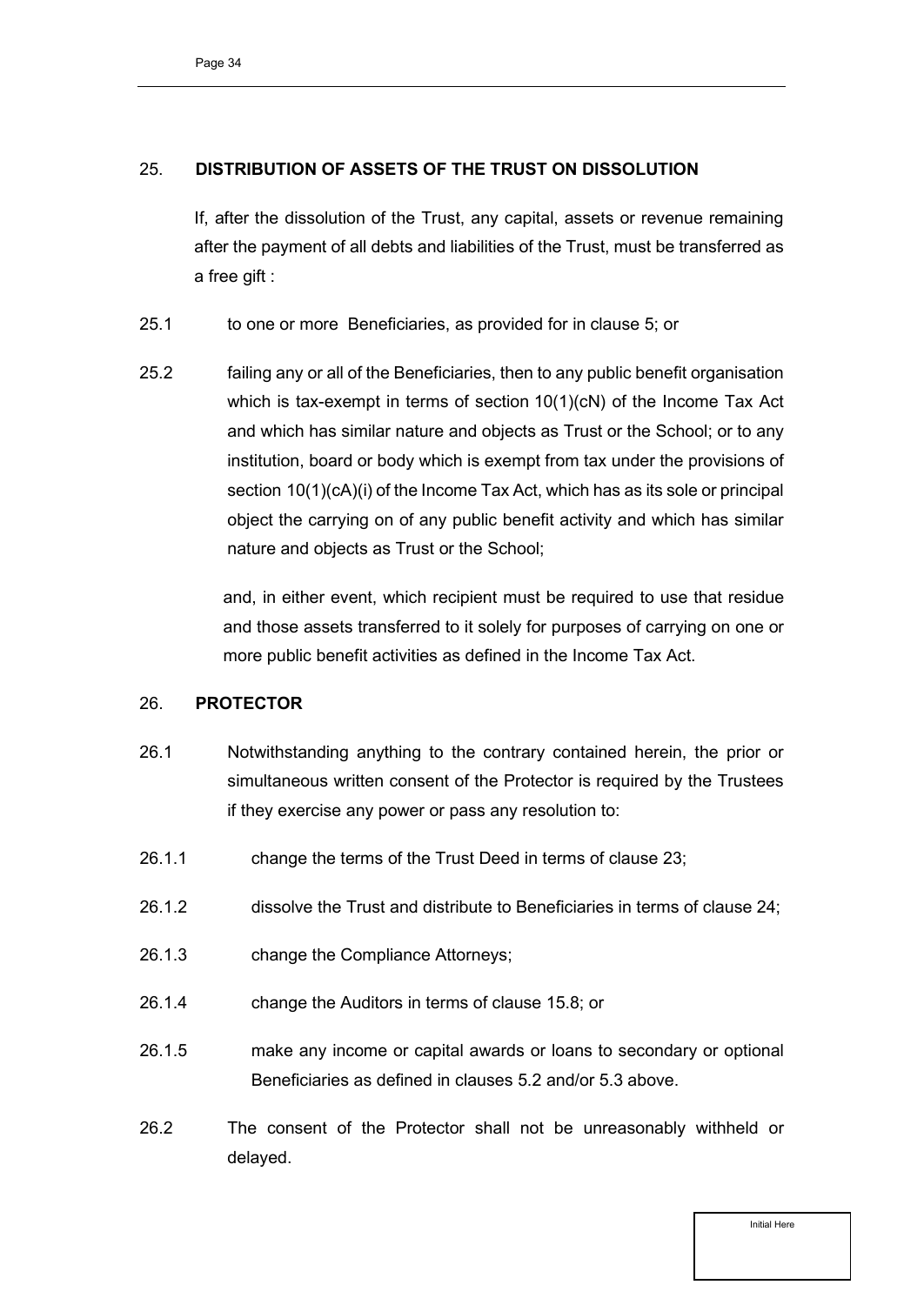- 26.3 The Protector shall have the power to cause any or all of the Trustees to resign by notifying them and the Trust to that effect (a Resignation Notification) if there has been a compliance breach reported by the Compliance Attorneys in terms of clause [22.2.6](#page-30-0) which has not been remediated within six months of the AGM or within twelve months of the previous financial year end if no AGM has been held, and in the event that the remaining Trustees (if any) do not appoint sufficient new Trustees who meet the requirements to be Trustees and together equal or exceed the minimum number of required Trustees within two months of the Resignation Notification, shall have the power to appoint new qualifying Trustees who would have a further six months to cause compliance, failing which the Protector may again issue a Resignation Notification.
- 26.4 The Trustees shall ensure that:
- 26.4.1 the Protector has free access to all the records of the Trust, of the Auditors pertaining to the Trust and of the Compliance Attorneys pertaining to the Trust on demand directly or through any agents appointed by the Protector from time to time;
- 26.4.2 the annual financial statements of the Trust, the annual Compliance Certificate and the Notice of AGM are made available to the Protector within six months of each financial year end.

#### <span id="page-34-0"></span>27. **ARBITRATION**

- 27.1 It is agreed that in the event of any claim or dispute, difference, impasse or deadlock arising out of or in connection with this Deed, its validity or termination or for rectification of contract or specific performance, or with respect to an alleged breach of this Agreement (each or collectively "the Dispute"), the Parties shall seek to resolve the matter amicably through discussions between the Parties.
- 27.2 Only if the Parties fail to resolve the Dispute within 14 Business Days after a Party declares the Dispute in writing to the other Parties, may the aggrieved Party proceed to mediation, and, failing that, arbitration as set out below.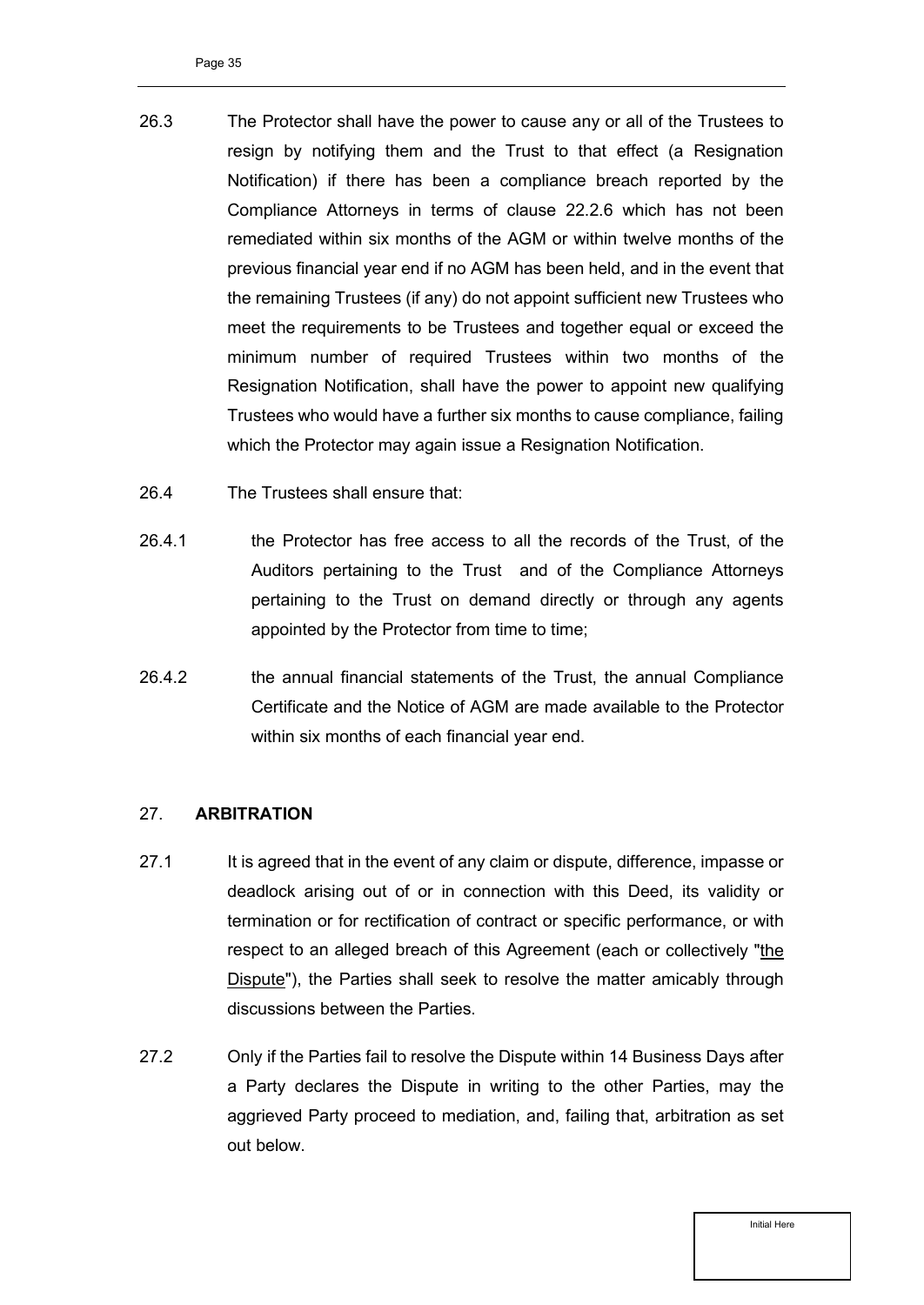#### **Mediation**

- 27.3 Any Dispute that is not resolved amicably shall proceed to mediation at a meeting or meetings to be held in Durban, South Africa, or such other place agreed by the parties in writing.
- 27.4 The mediation shall be conducted by an impartial mediator agreed between the Parties, or failing agreement in writing within 10 (ten) Business Days of request by either Party, appointed by the Protector.
- 27.5 Each Party shall be represented by a director or senior manager with full authority to settle the Dispute and may be assisted by a legal representative at any hearing before, or at any meeting or in any discussion with, the mediator.
- 27.6 The mediator shall, as he deems fit, follow formal or informal procedure and receive evidence or submissions orally or in writing, at joint meetings with the Parties or separately or from any Person whom he considers can assist him to facilitate a resolution of the Dispute.
- 27.7 The mediator shall have the power to propose to the Parties compromise settlements of the whole or any portion of the Dispute.
- 27.8 Each Party shall bear its own costs of the mediation, other than the costs of the mediator (and any venue hire) or, if applicable, the Protector, which shall be borne by the Parties in equal shares.
- 27.9 If the Dispute is not resolved by written agreement signed by the Parties within 20 (twenty) Business Days of the date that the mediator was appointed then the Dispute shall be finally resolved by arbitration.
- 27.10 All proceedings and discussions pursuant to the mediation including any evidence and submissions shall be on a privileged without prejudice basis and shall not be admissible in any arbitration or other legal proceedings.

#### **Arbitration**

27.11 Any Dispute that has not been resolved by mediation shall be referred to and finally determined by arbitration in Durban, South Africa.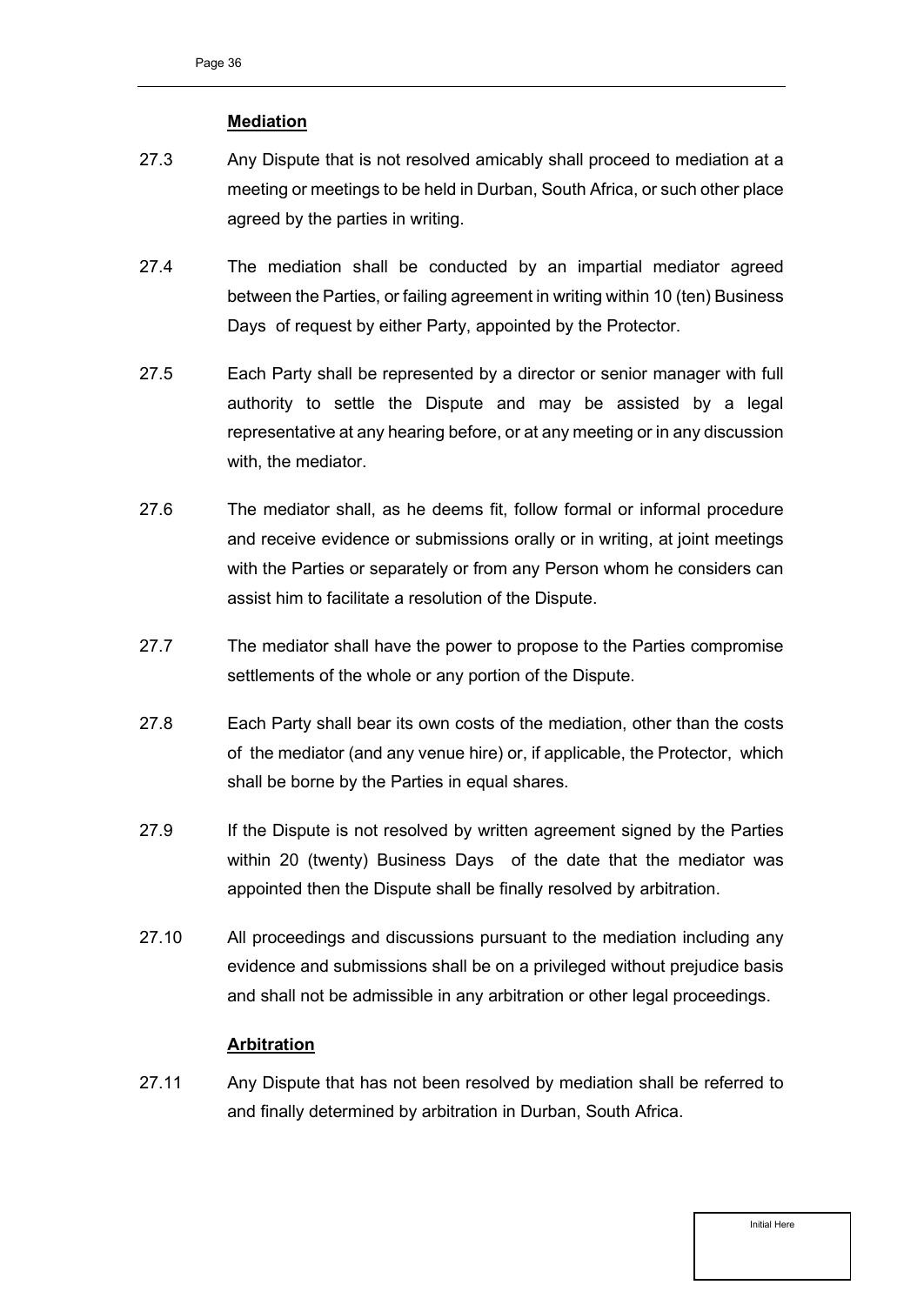- 27.12 The arbitration shall be conducted under the Rules of the Association of Arbitrators of Southern Africa ("the AASA Rules") and in the English language.
- 27.13 Proceedings shall be conducted before a single arbitrator who must be senior counsel with at least 15 years' experience, practicing at the KZN Bar and agreed between all the Parties in writing or, failing agreement within 7 Business Days of request by a Party, nominated by the chairman or his deputy of the KZN Society of Advocates, or its successor.
- 27.14 In addition to determining the main issues, the arbitrator shall assess the costs of arbitration and who is liable for such costs.
- 27.15 The Parties agree that the arbitrator's award shall be in writing and shall be final and binding on them and shall be enforceable in terms of applicable Law, unless there is a manifest error.
- 27.16 Pending resolution of the Dispute, the Parties shall continue to implement this Agreement fully save where termination or cancellation is in dispute.

#### **Litigation**

- 27.17 This clause shall not prevent a Party from applying to any court of competent jurisdiction or from instituting legal proceedings:
- 27.17.1 for urgent or interim relief;
- 27.17.2 where no dispute has been declared in response to a due demand for payment or performance; or
- 27.17.3 where the proceedings include or involve any third party or cause of action not bound or governed by alternative dispute resolution in terms of this clause.

SIGNED at \_\_\_\_\_\_\_\_\_\_ this \_\_\_\_\_\_\_\_\_ day of \_\_\_\_\_\_\_\_\_\_\_\_ 2020

### **SIZWE MELUSI ALI NXEDLANA**

**\_\_\_\_\_\_\_\_\_\_\_\_\_\_\_\_\_\_\_\_\_\_\_\_\_**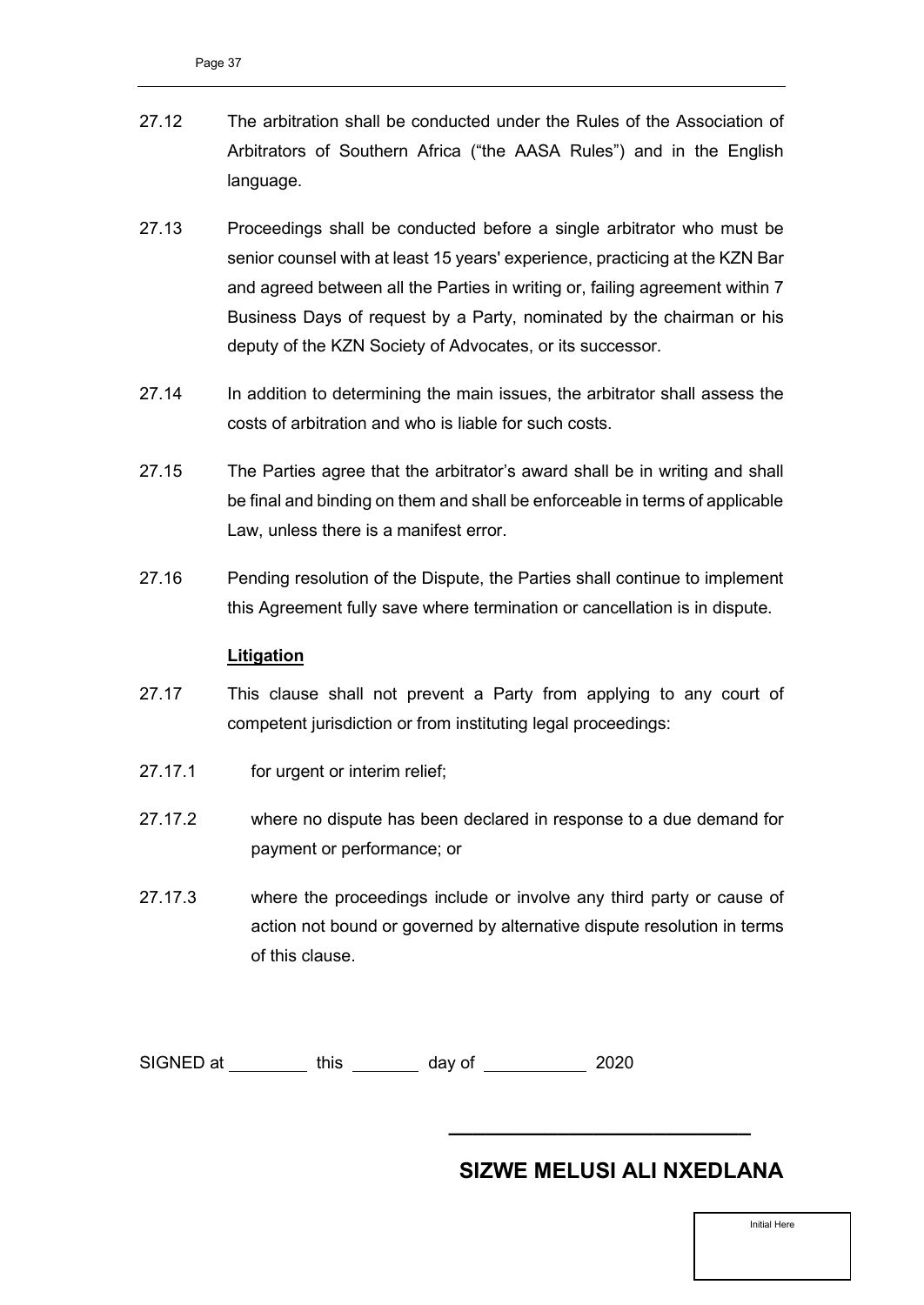| SIGNED at __________ this ________ day of _______________2020 |                    |                                  |
|---------------------------------------------------------------|--------------------|----------------------------------|
| SIGNED at __________ this ________ day of _____________ 2020  |                    | <b>DAMIAN JAMES ROBERT JUDGE</b> |
|                                                               |                    | <b>LANCE BRENDAN CORBETT</b>     |
| SIGNED at __________ this ________ day of ____________ 2020   |                    |                                  |
|                                                               |                    | <b>FAISAL ISMAIL SULIMAN</b>     |
| SIGNED at __________ this ________ day of ____________ 2020   |                    |                                  |
|                                                               | <b>LINDA ZONDI</b> |                                  |
| SIGNED at __________ this ________ day of ___________         |                    | 2020                             |
|                                                               |                    |                                  |